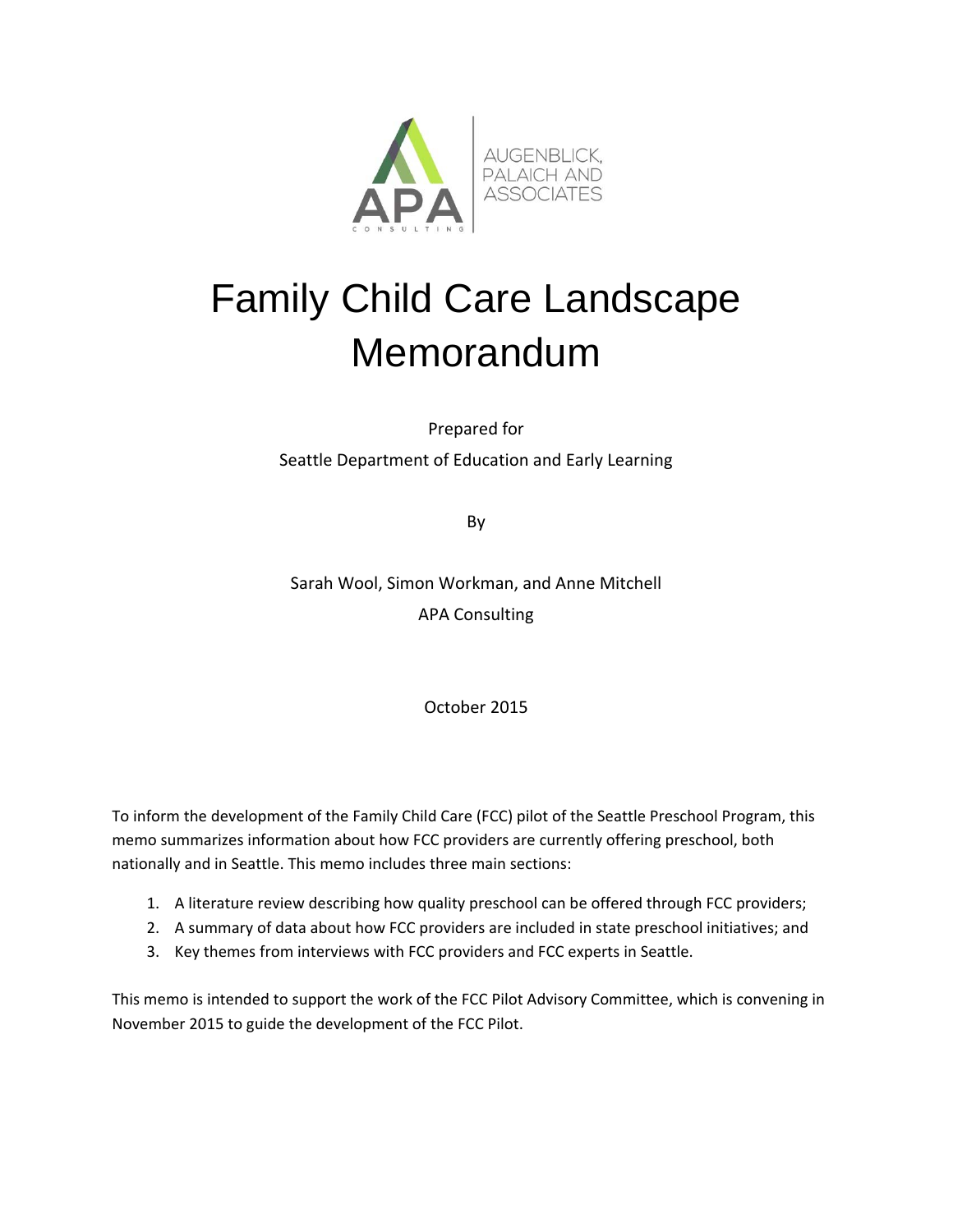

# **Introduction**

In September 2013, Seattle's City Council approved Resolution 31478, which formalized "the City Council's goal of making voluntary, high‐quality preschool available and affordable to all of Seattle's Children" (City of Seattle, Resolution 31478, 2013, para. 1). In November 2014, Seattle voters overwhelmingly approved Proposition 1B, which authorized a \$58 million property tax levy to fund the Seattle Preschool Program (SPP). SPP is a four‐year pilot program that subsidizes preschool on a sliding scale, sets more stringent academic standards for preschool, and increases compensation for preschool teachers (Beekman, 2014).

The Family Child Care Pilot was included in the SPP Action Plan, published in 2015. The goal of the pilot is "to assess whether, and how, partnerships with Family Child Care (FCC) providers can be implemented to achieve the same quality standards attained by center‐ and school‐based providers, in a cost‐effective manner" (City of Seattle, 2015, p. 7). The project calls for research on FCC preschool models currently in existence and calls for the creation of an Advisory Committee to inform the pilot design.

# **I. Literature Review**

Despite the popularity of FCC across the U.S., only 17 states permit FCC to participate in their state preschool programs, and "states vary in what they require as part of their pre-kindergarten program" (Schumacher et al. 2007, p. 16). In addition, FCC providers may choose not to participate in state preschool programs, even if they *are* allowed to participate. It is possible to successfully include FCC in a state preschool program, but first a state has to figure out an appropriate model for including FCC. After a brief introduction to FCC, this memo moves into a discussion of two models for how FCC can be included in state or city preschool programs: satellite providers and provider networks. The review pays specific attention to cities and states with well-developed and successful preschool initiatives. Ultimately, this review offers various options to consider as Seattle works to integrate FCC into SPP.

This section provides an introduction to FCC; explains what FCC typically looks like and why it can be an attractive option for care; describes the difference between FCC and Family, Friend, and Neighbor (FFN) care; describes how FCC typically operates; and describes two alternative models of FCC: satellite providers and networks of providers.

## *Introduction to Family Child Care*

FCC homes offer education and care for children *unrelated* to the child care provider. Care is offered within a residential setting – either the child care provider's own home or a home‐like setting. The National Association for Family Child Care (NAFCC, 2015), a nonprofit representing FCC across the nation and offering national accreditation for FCC, asserts that "warm, loving, and home‐like settings are natural learning environments for children during early childhood." FCC is an appealing type of preschool for families seeking smaller‐scale, less formal child care. FCC providers tend to have more operational flexibility and less regulation than center‐based providers. Compared to children in centers, children in FCC may have a more flexible curriculum and more time for free play. Most FCC providers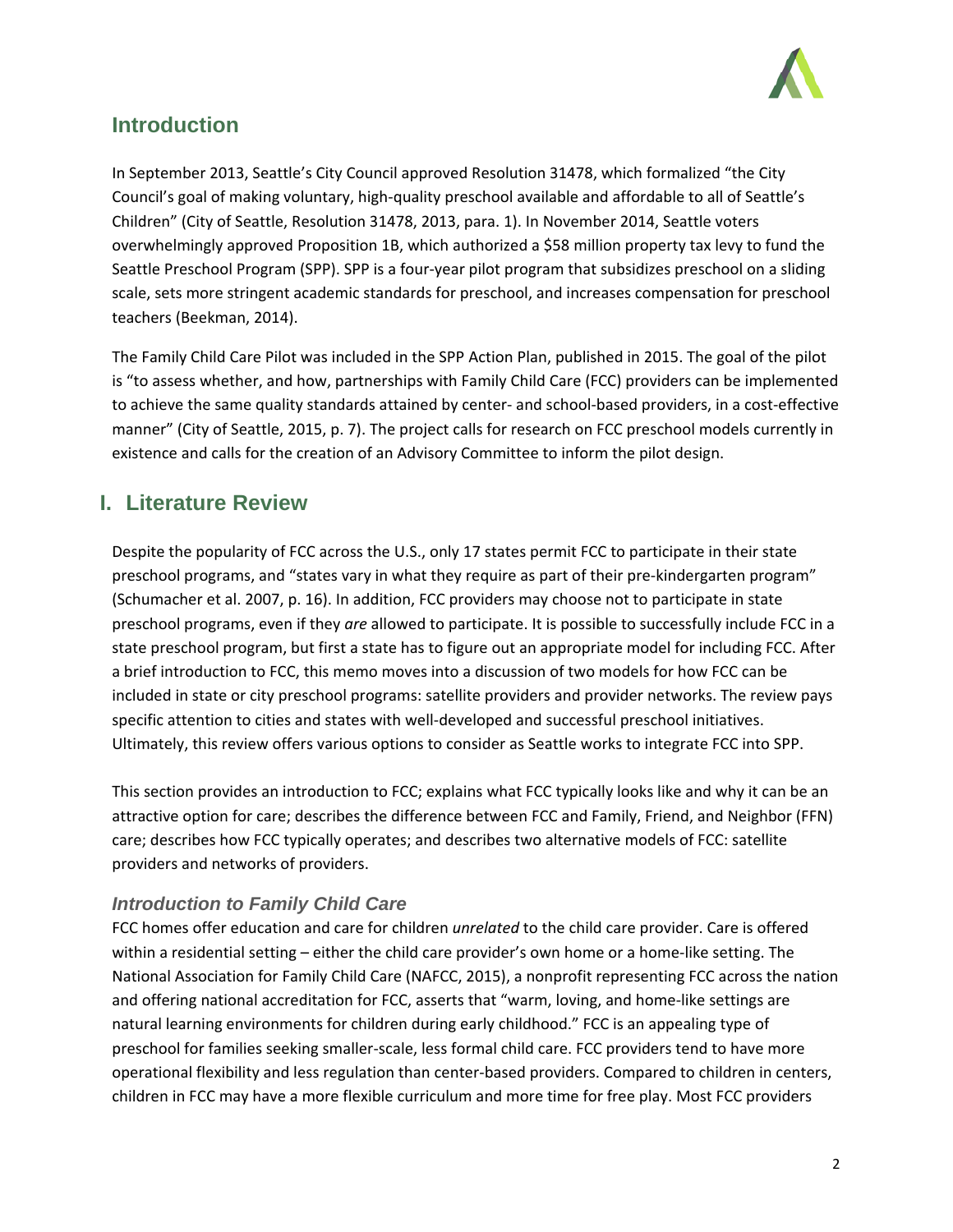

allow children of different ages to play together, allowing sibling pairs to stay together during the day (Wallace, 2015). States require FCC providers caring for children unrelated to them to be licensed, but "differ widely on [FCC] licensing arrangements" (Education Writers Association, 2009, p. 1).

Licensed FCC providers are usually categorized as either small FCC homes, typically serving up to six children, or large FCC homes, typically serving between seven and 12 children (National Association for Regulatory Administration & National Child Care Information and Technical Assistance Center, 2006; Morrissey & Banghart, 2007; Child Care Aware of America, 2015). Though these ranges – one to six children in small FCC homes and seven to 12 children in large FCC homes – are typical, they are not official categories or limits. Usually, states categorize an FCC home as large when the home requires two child care providers instead of just one. In small FCC homes, there is typically one provider to supervise children. In large FCC homes, there is typically one provider and one assistant (Child Care Aware of America, 2015). Different states have different rules for child‐to‐adult ratios in FCC homes, so there are different points at which two providers are required and an FCC home is categorized as "large."

FCC providers are typically assessed through the Family Child Care Environmental Rating Scale Revised Edition (FCCERS‐R). Morrissey & Banghart (2007, p. 3) write that,

[w]hile there is no universally recognized definition [of FCC], FCC is typically characterized as nonparental, paid care that generally takes place in the provider's home and is regulated by the state (i.e. the provider is subject to state licensing or regulation that governs aspects of care such as the maximum number of children care, hours permitted, health and safety measures, minimum indoor and outdoor space).

In 2014, there were 3,803 FCC providers in the state of Washington and 160,000 FCC providers across the U.S. Two percent of the FCC providers in Washington were nationally accredited. In the same year, there were 1,763 centers in Washington and 110,000 centers in the U.S., with 10 percent of the centers in Washington state holding national accreditation. In 2014, the average yearly cost of full‐time care in a center was \$12,733 for infants and \$9,588 for four‐year‐olds. The average yearly cost of full‐time care in an FCC home was slightly less expensive, at \$9,466 for infants and \$7,801 for four‐year‐olds (Child Care Aware of America and Washington, 2015).

## **Benefits and Challenges of Family Child Care**

Compared to other types of providers, FCCs tend to boast smaller child‐to‐caregiver ratios. This is considered favorable, as it allows for more interactions between caregivers and children (Dowsett et al., 2008). Smaller child‐to‐adult ratios are widely seen as beneficial to caregiving (Child Care Aware of Washington, 2007; NICHD Early Child Care Research Network, 1996; Kreader et al., 2005). Smaller class sizes can increase the effectiveness of a child's education while simultaneously creating health and safety benefits (Barnett et al., 2004). Compared to children enrolled in other child care programs, children in FCC homes have been shown to have more frequent language interactions with adults, which may boost their vocabularies and linguistic skills (Dowsett et al., 2008).

Since FCC homes are smaller‐scale child care entities than centers or public schools, they allow an ideal environment for families to select care based on shared values with the provider. For example, parents might select an FCC home because of its emphasis on religion, bilingual learning, self-directed learning,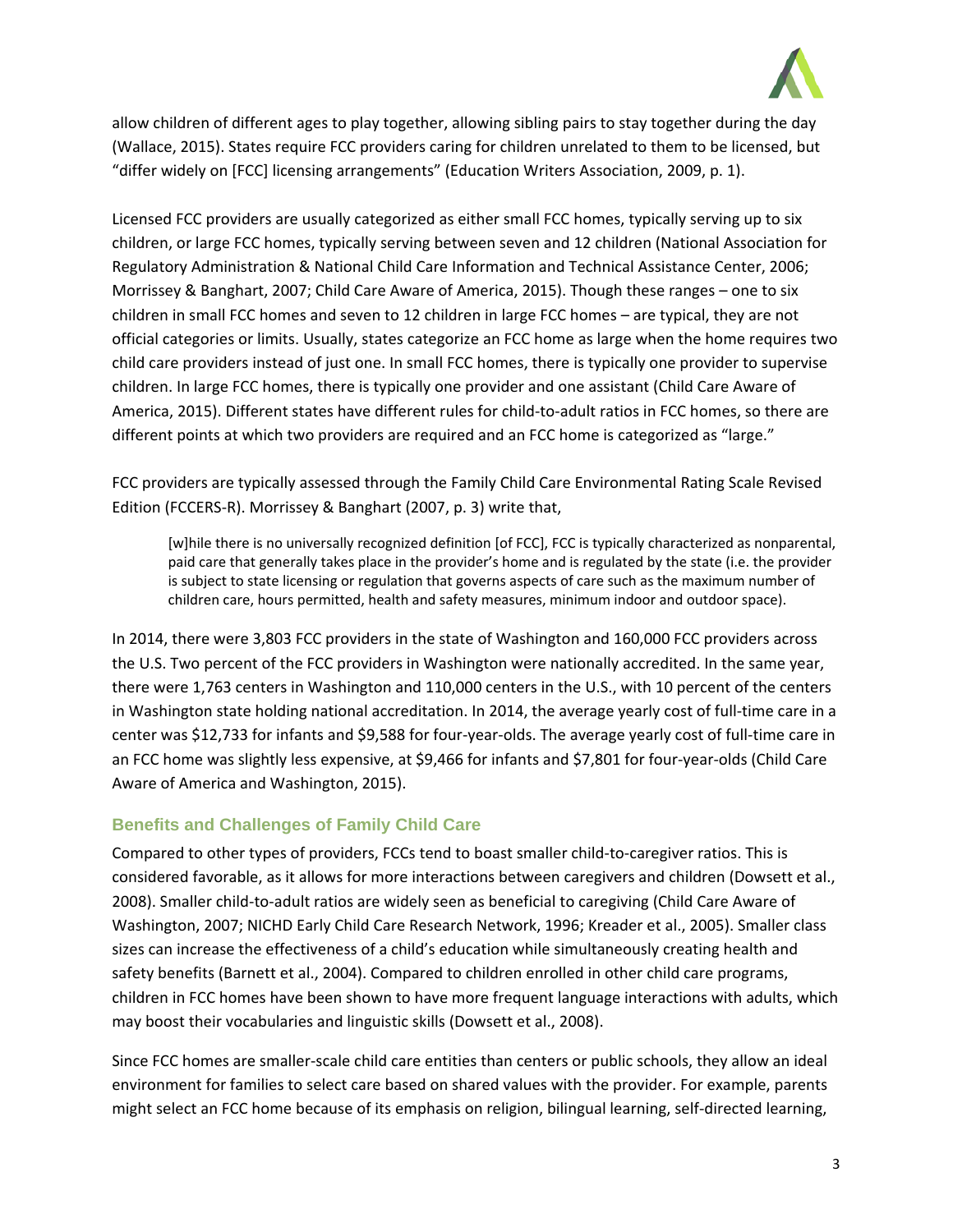

or peer interactions across age groups. Parents may also choose an FCC home because they speak the same language as the provider or because they feel a sense of shared culture with the provider.

The small size and close-knit nature of FCC homes means that parents may become more familiar with their children's caregivers and/or teachers, making parent-teacher communication more consistent. This consistency can be critical in the first five years of a child's life, as rapid development is happening and personal characteristics and/or needs are being realized (e.g. special needs, learning needs, learning styles). Parents may also choose the smaller setting of an FCC provider because of the "ample individual attention and warmth" they believe their child will receive from the caregiver (Education Writers Association, 2009).

In addition to the quality benefits described above, FCC homes can also face challenges related to their size and funding. Economic issues are one of the most commonly reported challenges among FCC providers. FCC owners are typically self‐employed and operate as a small business. They act as independent contractors for the state if and when they enroll children who qualify for subsidized care. Unfortunately, state subsidies often do not cover the cost of care per child (i.e., the amount that a family would pay for care in the absence of subsidies). An FCC provider may need to operate at close to full capacity or full capacity before the provider can earn a reasonable salary. This is true "because home providers are small for-profit businesses and the net revenue represents a provider's salary" (Administration for Children & Families, 2014, p. 5). Put differently, FCC, more so than other types of child care programs, relies heavily on "enrollment efficiency" for financial stability (p. 6). Providers often quit the FCC profession because of low wages and inadequate benefits (NIEER, 2007). To combat some of the economic challenges single providers face, a number of states have allowed for FCC workers to unionize. Unionized providers may see "increases in subsidy reimbursement rates as well as access to more training opportunities," ultimately leading to "a more enriching environment for the children who attend the programs" (NIEER, 2007).

Work stressors can also create issues for FCC programs. Gerstenblatt et al. (2013) report that FCC providers "contend with a number of work stressors related to the dual roles of operating a small business and providing child care in their home." FCC providers must work to cultivate professional identities and to establish themselves as legitimate child care providers, not just babysitters.

Finally, FCC programs may struggle to employ high‐quality staff and to offer high‐quality programming and/or curricula. Dowsett et al. (2008) compared child care centers with FCC homes and found that FCC homes had caregivers with lower levels of education and less training in early childhood. Compared to the children in centers, the researchers found that children in FCC homes received less cognitive stimulation, had more negative interactions with adults, and watched more television during the course of care.

## **Family Child Care versus Family, Friend, and Neighbor Care**

Morrissey & Banghart (2007) are careful to draw a distinction between FCC and FFN – Family, Friend, and Neighbor care. In FFN care, a home‐based provider offers child care for "one or two related or unrelated children" (Morrisey & Banghart, 2007, p. 3). Though there are no formal stipulations for how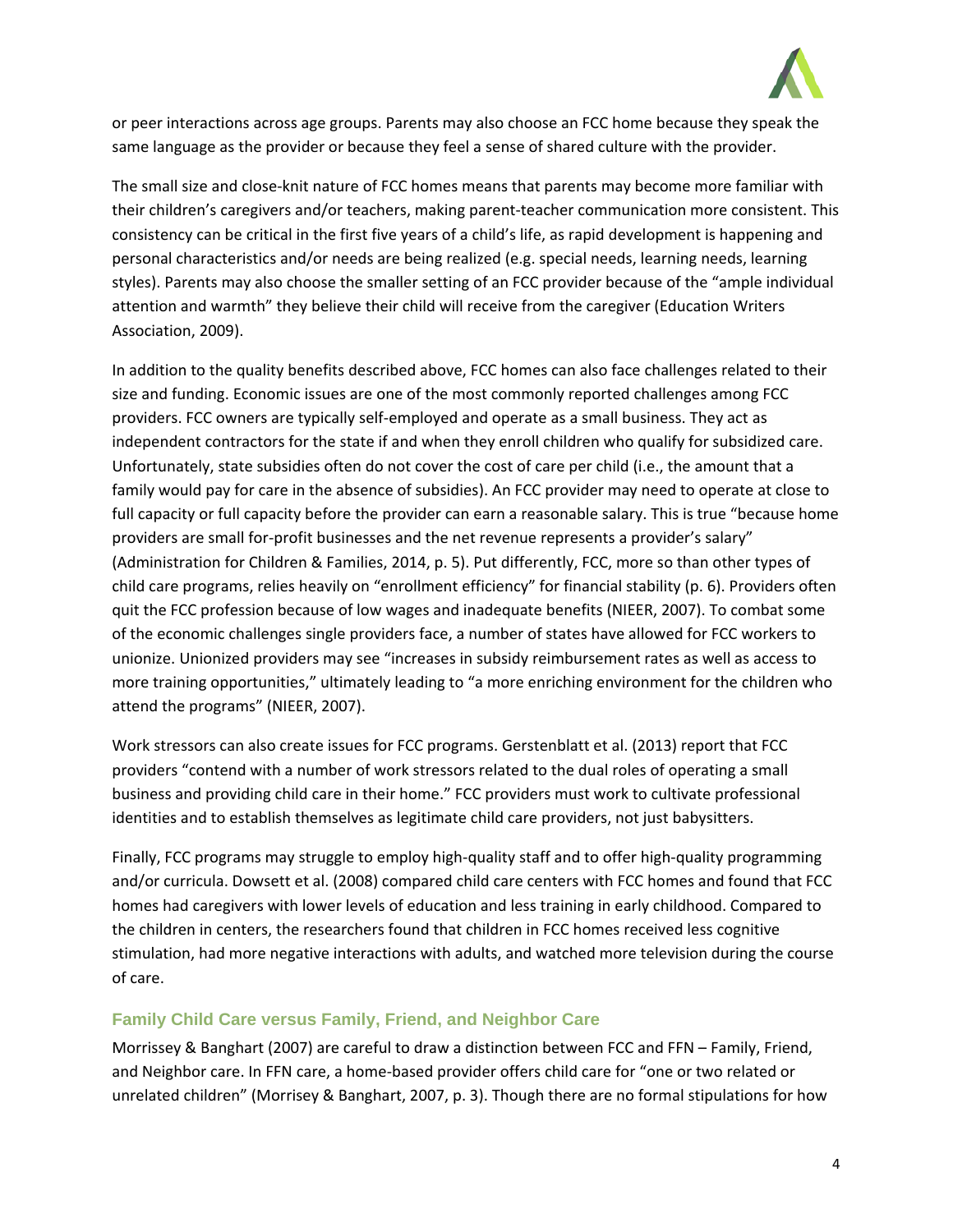

many children can attend FFN care, FFN care tends to have smaller child-to-adult ratios than other types of care (Child Care Aware of Washington, 2007, p. 2). Whereas centers have an average ratio of 6.5 children to each adult, FFN care has an average ratio of 1.5 children to each adult (p. 2). The average ratio for FCC falls somewhere in the middle of the center average and the FFN care average, at 3.5 children to each adult. In contrast to FCC providers, FFN providers are not licensed and therefore are not regulated by the state. In Washington, regulations state that a provider must be licensed if "care is provided in the individual's home and outside the child's home on a regular and ongoing basis for one or more children not related to the licensee" (WAC 170‐296A‐1025).

## **How Does a Typical Family Child Care Program Operate?**

A typical FCC is a stand‐alone provider operating a licensed program. To gain licensure, a program must meet state standards for safe, healthy child care environments, which differ from state to state.

Because stand‐alone providers are the only providers of their kind (i.e. they are not chains or branches of any larger program), they often do not have sufficient funds to advertise or create websites. Like centers, FCC providers can be found through child care resource and referral (CCR&R) agencies such as Child Care Aware. Many FCC providers are also found through list‐and‐forum websites like Care.com, Angie's List, and Craigslist. Most commonly, families find stand‐alone providers through recommendations (e.g. references from friends, parent forums, word of mouth) and through proximity (e.g. provider in the same neighborhood as a family looking for care).

In Washington, Family Home Child Care (FHCC) professionals can be licensed to care for up to 12 children and to care for children up to 12 years old. (The number and the ages of children a program can serve depend on that program's specific license.) Providers gain licensure through the Washington Department of Early Learning (DEL). Chapter 43.215 RCW gives DEL the "responsibility and authority to set and enforce licensing requirements and standards for licensed child care agencies in Washington state" (Washington State Department of Early Learning, 2013, section 1.3). The Department of Early Learning (2013, section 1.34‐1.36) advises that providers seeking licensure should do the following:

- attend a DEL orientation session;
- complete required training and orientation (i.e. meet health and safety training requirements; meet education requirements; take the required Child Care Basics course; and consider additional options, like provider scholarships, professional development, business courses, etc.);
- complete a licensing application, with background checks;
- advertise FHCC plans and inform Child Care Aware of plans to open a program;
- complete home preparation, business preparation, and recordkeeping preparation; and
- work with a licensor to prepare the facility, train employees, and enroll children.

Programs that operate under Native American tribal jurisdiction or through the military are not required to be licensed in the state of Washington. However, such programs can choose to become certified. Certified programs can offer child care subsidies to lower‐income families. Certification can also demonstrate that a program meets the standards for state licensure, even if the program does not hold an official license (Washington State Department of Early Learning, 2013, section 1.11).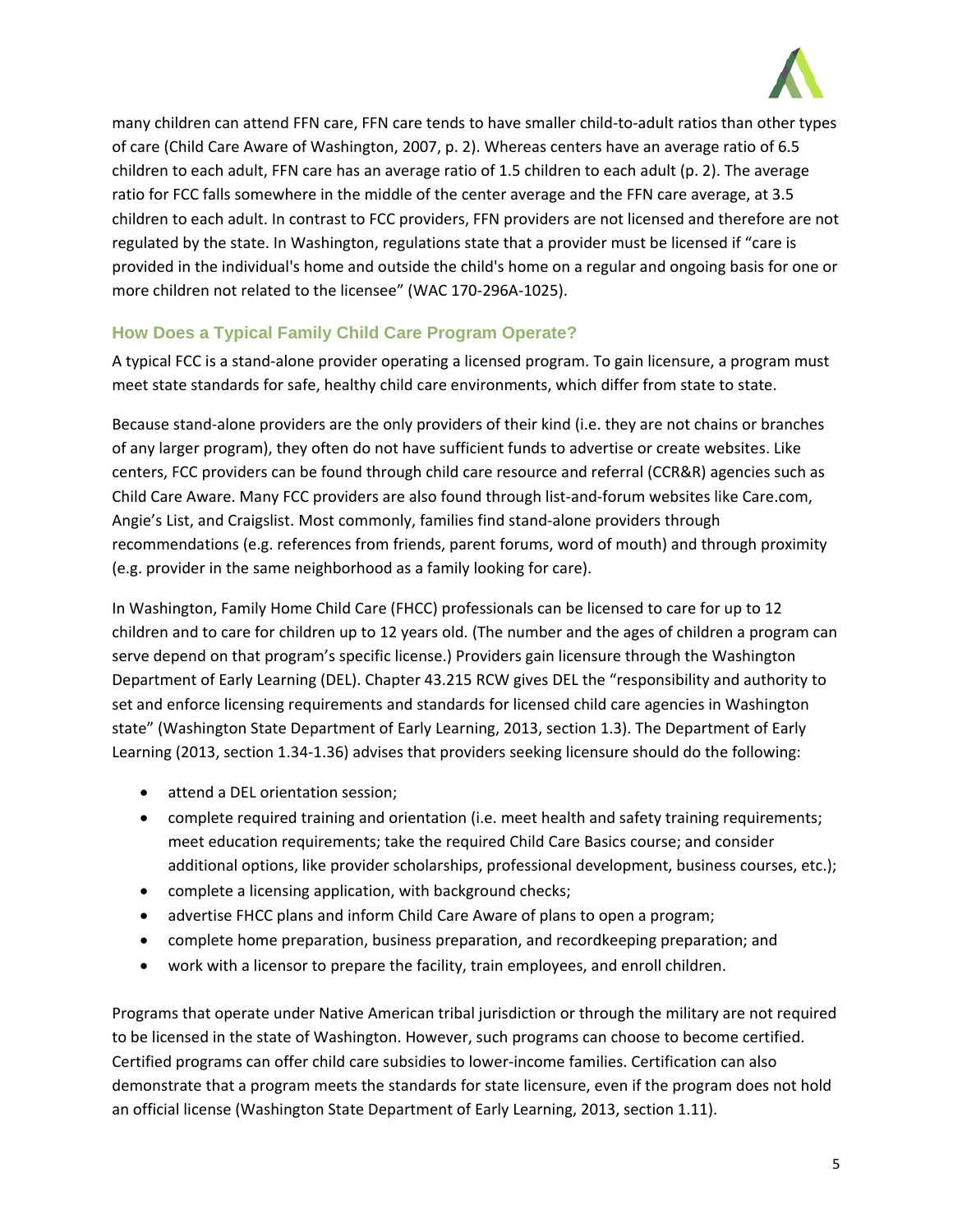

In Seattle, FCC is an integral part of the child care landscape. FCC makes up a significant portion of the child care sector in the city, with approximately 23 percent of all children in licensed child care in FCC settings, with the remaining 77 percent in child care centers (BERK Consulting, 2014). As noted above, because FCC may offer child care to the full age range of children, including preschool children, families with multiple children can often use one provider for all of their child care needs, or can keep their children continuously enrolled with the same provider. The opportunity for families to select a provider who shares their cultural norms and values is likely also an important factor in Seattle. According to the 2010 Census, people of color make up 34 percent of Seattle's population (Seattle Department of Planning and Development, 2010). FCC providers and the children and families they serve are generally more representative of communities of color and those whose primary language is not English.

There are different ways that FCC providers might deliver preschool services. A provider might enroll children of different ages. This could include some preschool‐age children, along with younger and older children. Alternatively, a provider might "specialize" in preschool‐age children, only enrolling four‐year‐ olds. A provider's ability to tailor a program to preschoolers will depend somewhat on the number of preschoolers in the mix of children enrolled. However, as noted earlier, one of the benefits of FCC for parents is that children are served in a mixed‐age environment. If a provider chooses to serve preschoolers exclusively, then parents would not be able to enroll their younger and older children in one site, and children would not be able to remain enrolled in the same program for multiple years prior to kindergarten. Depending on program requirements and subsidy rates, providers might also find it financially unsustainable to serve just one age group, given that providers can usually charge higher rates for younger children. Therefore, providers may be unlikely to enroll preschoolers exclusively, unless there is a financial incentive to do so (such as an initiative like the Denver Preschool Program, or the San Francisco Preschool for All program).

The descriptions above give an overview of how FCC typically looks and operates in the U.S. and in Washington specifically. In addition to stand-alone providers, there are two other models of FCC partnerships that operate across the U.S. These models can help address some of the economic, professional, and staffing challenges FCC providers sometimes encounter, especially as providers participate in, and work to advance in, Quality Rating Improvement Systems (QRIS) or other quality rating initiatives. The sections below discuss these two models and provide examples of each model.

## *Network Model*

In the network model, a group of providers (centers, homes, or a mix of both) forms a collaborative network that may share costs, services, and/or staff members. In many state preschool programs, "local providers or groups have come together and created opportunities for family child care providers to participate as networked groups, rather than having to navigate the state application process alone" (Schumacher et al., 2007, p. 15).

Before they can be successfully implemented, networks typically require help from sponsors (i.e. public and private funders) and/or from early childhood education stakeholders. A Shared Services Alliance (SSA) is one type of network of providers. SSAs are a relatively new approach to providing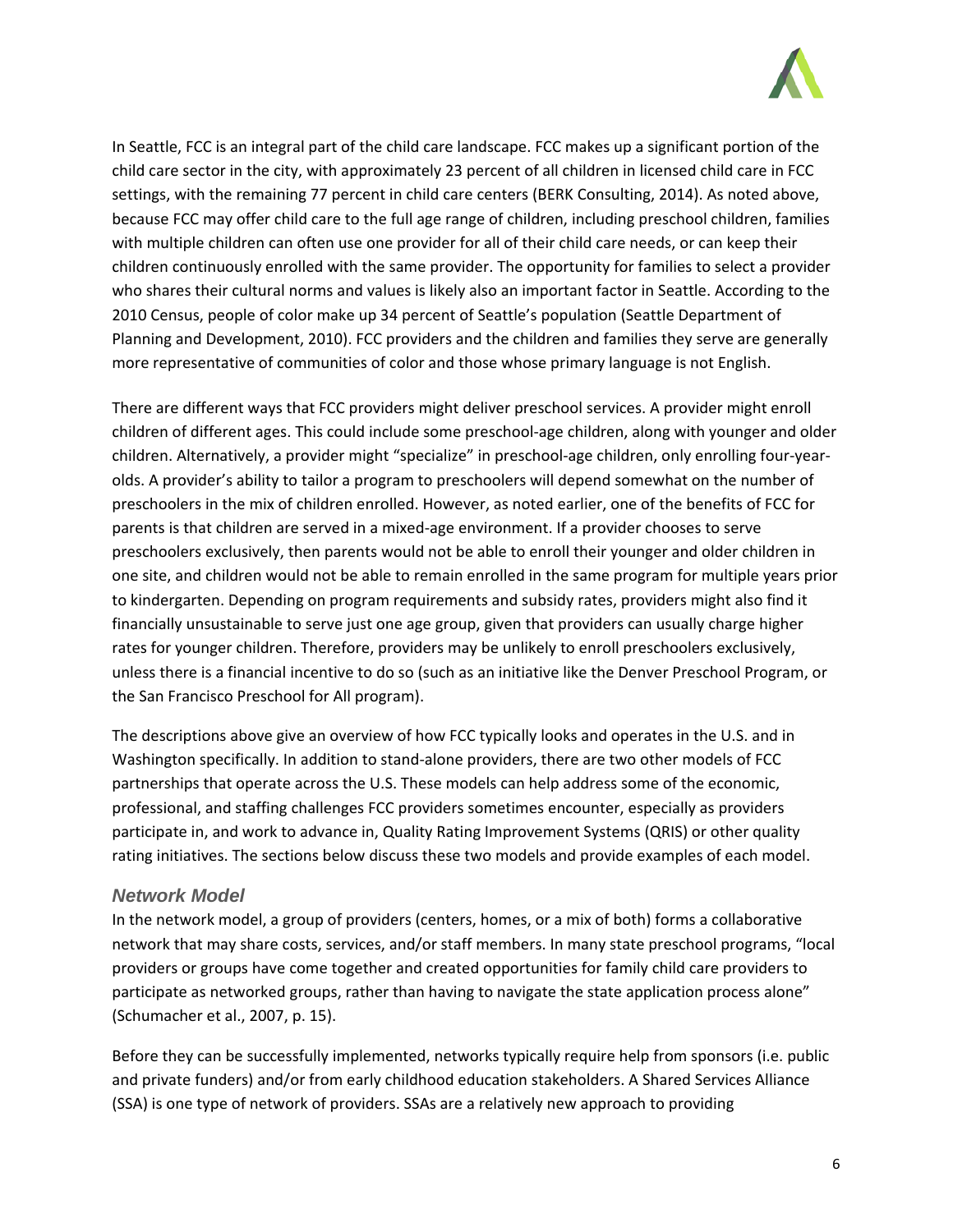

comprehensive ECE. They are "community‐based partnership[s] comprised of small business (whether nonprofit or for‐profit) within an industry" (Opportunities Exchange, 2015). SSAs allow child care providers to share costs and time, program and administrative staff, and professional services. For example, within an SSA, an FCC and a center could share services like payroll, professional development, and/or access to nursing staff. Child care providers that join SSAs often do so as a means of strengthening their businesses and improving the quality and affordability of their services. When they are part of an alliance, individual providers can "deliver services more efficiently, and with greater attention to quality" (Opportunities Exchange, 2015). Figure 1 below provides an illustration of a network hub, highlighting the types of services the network can provide.



#### **FIGURE 1: NETWORK MODEL**

*Source: Opportunities Exchange, 2015*

SSAs can take two forms – traditional SSAs (also called "Intensive SSAs") and Web‐Based Shared Services. Multiple states throughout the U.S. have traditional SSAs, including Washington.<sup>1</sup> Web-Based

<sup>1</sup> Sound Child Care Solutions (SCCS) in Seattle is an alliance, or consortium, of seven independently operated centers. Two SCCS centers are offering SPP in SPP's first year of operation. Because SCCS is an alliance of centers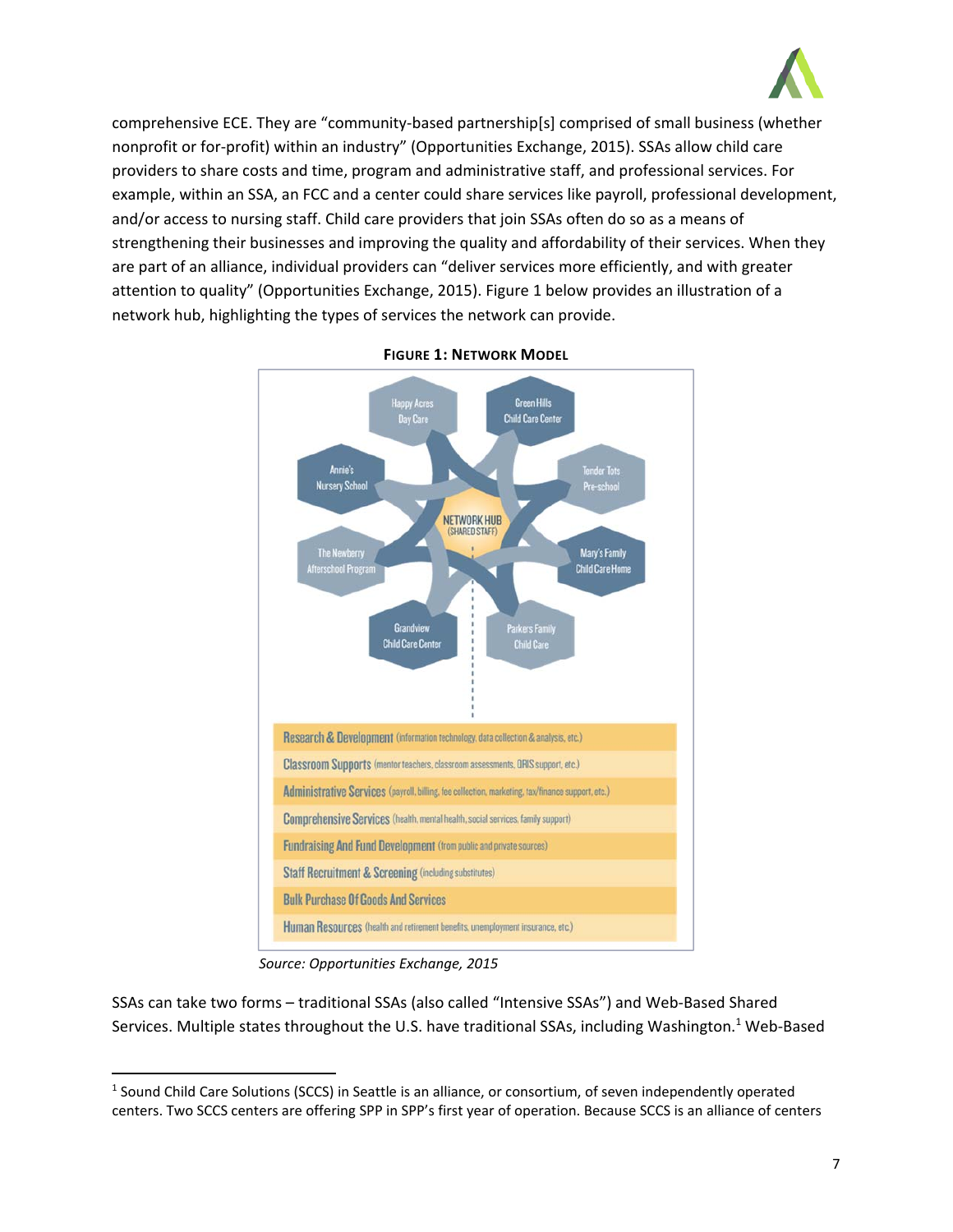

Shared Services are sometimes easier to implement, as they allow providers to tap into a network of virtual resources rather than actually sharing operations. The ECE "Knowledge Hub" is an online network of services currently used in more than 20 states, including Oregon, California, Colorado, New Jersey, Georgia, and Tennessee (Opportunities Exchange, 2015).

In Oregon, the state encouraged the development of Early Learning Hubs, "coordinating bod[ies] that [pull] together resources focused on children and families in [the hub's] defined service area" (Oregon's Early Learning Division, 2015). These hubs can bring together multiple "sectors that touch early childhood education" and give them "a common place to focus their efforts, resources, and strategies" (Oregon's Early Learning Division, 2015). As of July 2014, Oregon legislators had approved the existence of up to 16 Early Learning Hubs across the state. Together, the hubs are intended to reach, and provide services for, all the children in the state. In Alabama, the state Department of Human Resources, Child Care Services Division included plans to establish a Family Child Care Hub in its recent, successful application for an Early Head Start‐Child Care partnership grant from the U.S. Department of Health and Human Services (State of Alabama Office of the Governor, 2015). In Arkansas, FCC providers are encouraged to participate in the state preschool program as part of an FCC network, with a certified teacher moving between FCC providers to help with curriculum, instruction, and assessment.

The benefits of networks of providers are that providers can share costs, services, and/or staff members, which can improve both quality and efficiency. For example, an FCC provider is unlikely to have funds to hire a nurse, but could contribute to the expenses for a nurse to cover a network of providers. In this way, the provider has access to the service, but is not responsible for the full cost of that service. Specifically, when providing preschool services, networks can allow FCC providers to access certified teachers or highly qualified caregivers who can cover the more stringent curriculum often required of preschool programs. Web‐based services are potentially an extremely useful tool for providers trying to easily find new resources, like family handbook templates; or to purchase goods and services, like discounted food items. Such services could be extremely useful for providers in rural or more isolated areas, where child care information and services are not as readily available as they would be in urban or suburban environments.

Despite these positives, networks do have their challenges. Networks often require help from sponsors, especially in the initial setup phase. Sponsorship helps to provide capital and to provide support as collaborative relationships develop among network members. (A sponsor might, for example, provide office space for network staff.) Provider buy‐in is also critical to success. Once a network *is* running, it needs buy‐in from providers and programs so that it can become a successful, collaborative service.

As of May 2015, at least 17 states have some type of SSA for child care providers, some of which include FCC providers. Below are two examples of networks that include FCC providers, along with details on Maryland's approach to networks as part of its universal prekindergarten business plan.

<u> Andrewski politika (za obrazu za obrazu za obrazu za obrazu za obrazu za obrazu za obrazu za obrazu za obrazu</u>

that does not include any FCC homes, it is not discussed further in this section. However, if an FCC SSA were desired in Seattle, then this type of alliance could be explored further.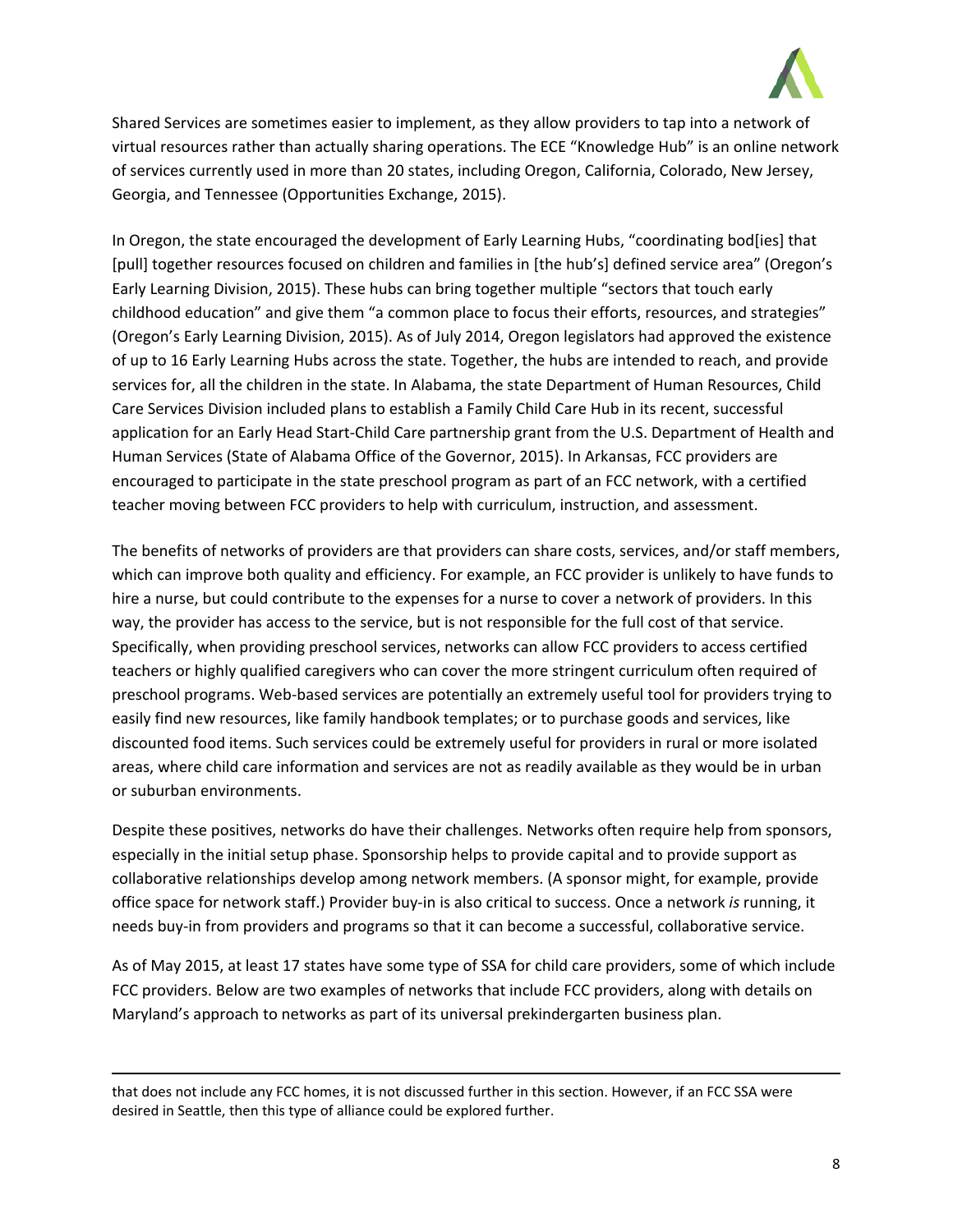

*Infant Toddler Family Day Care, Inc.: Fairfax, VA*

Infant Toddler Family Day Care is an example of a traditional SSA umbrella organization. It is a nonprofit organization of FCC homes, serving a total of around 340 children from Arlington to Prince William County in about 125 sites. Providers participating in the Infant Toddler Family Day Care SSA get access to

a wide range of supports and services, including: marketing, training (start‐up and on‐going), monthly support visits, billing and collection of child care fees, paid holidays, liability insurance, field trips, group activities, a professional network, emergency consultation, and technical assistance. Parents also have access to support groups, parenting education, and stable care (substitute care is available if a provider is ill). (Opportunities Exchange, 2015)

In addition to parent fees and subsidies, the program also receives funding from Fairfax County and through small private grants.

#### *All Our Kin: New Haven, CT*

All Our Kin is a network of FCC providers in Connecticut. All Our Kin offers professional development to help train and support FCC providers so that they can offer higher‐quality programming. All Our Kin's Family Child Care Network

offers a wide range of professional development opportunities and services at no cost to all family child care providers who are committed to learning and growing as early childhood professionals. … The All Our Kin Network, a diverse and engaged learning community, offers providers a space to convene, learn together, and socialize. Providers form friendships, share experiences, strategize about challenging situations, and meet regularly to learn and grow together. (All Our Kin, 2015)

All Our Kin supplies space for providers to network to improve their programs and to troubleshoot any problems they may be having. It gives single proprietors positive social and professional support. All Our Kin also offers assistance and professional development through consultation and coaching; workshops and classes; conferences; advocacy opportunities; "warm line" phone support; scholarships, loans, and grants; bilingual services; and benefits in the form of materials and supplies (All Our Kin, 2015). All Our Kin is a non‐profit organization and funding comes from local and national foundations and donors.

#### *Maryland Universal Prekindergarten Business Plan*

Maryland's Universal Prekindergarten Business Plan (2009, p. 42) describes a proposal by the Maryland State Family Child Care Association to use networks as a means to bring FCC into the state's Preschool for All program:

Networks of 15‐20 family child care providers and 1‐3 child care centers that are in close proximity to each other will be created and overseen by a non-profit agency, which will provide oversight, training, technical assistance, substitute pools, and evaluations. … The network will act as a support system for providers enabling them to share children within their network in order to meet standards (i.e., one provider can take all the preschoolers for 2 ½ hours to implement the prekindergarten curriculum, while a neighboring provider takes all the infants, toddlers, and three‐year‐olds).

In this system, participating providers will offer traditional preschool, Head Start, and Early Head Start. Providers would use approved curricula and caregivers would be required to have at least a Child Development Associate degree (Maryland's Universal Prekindergarten Business Plan, 2009, p. 42).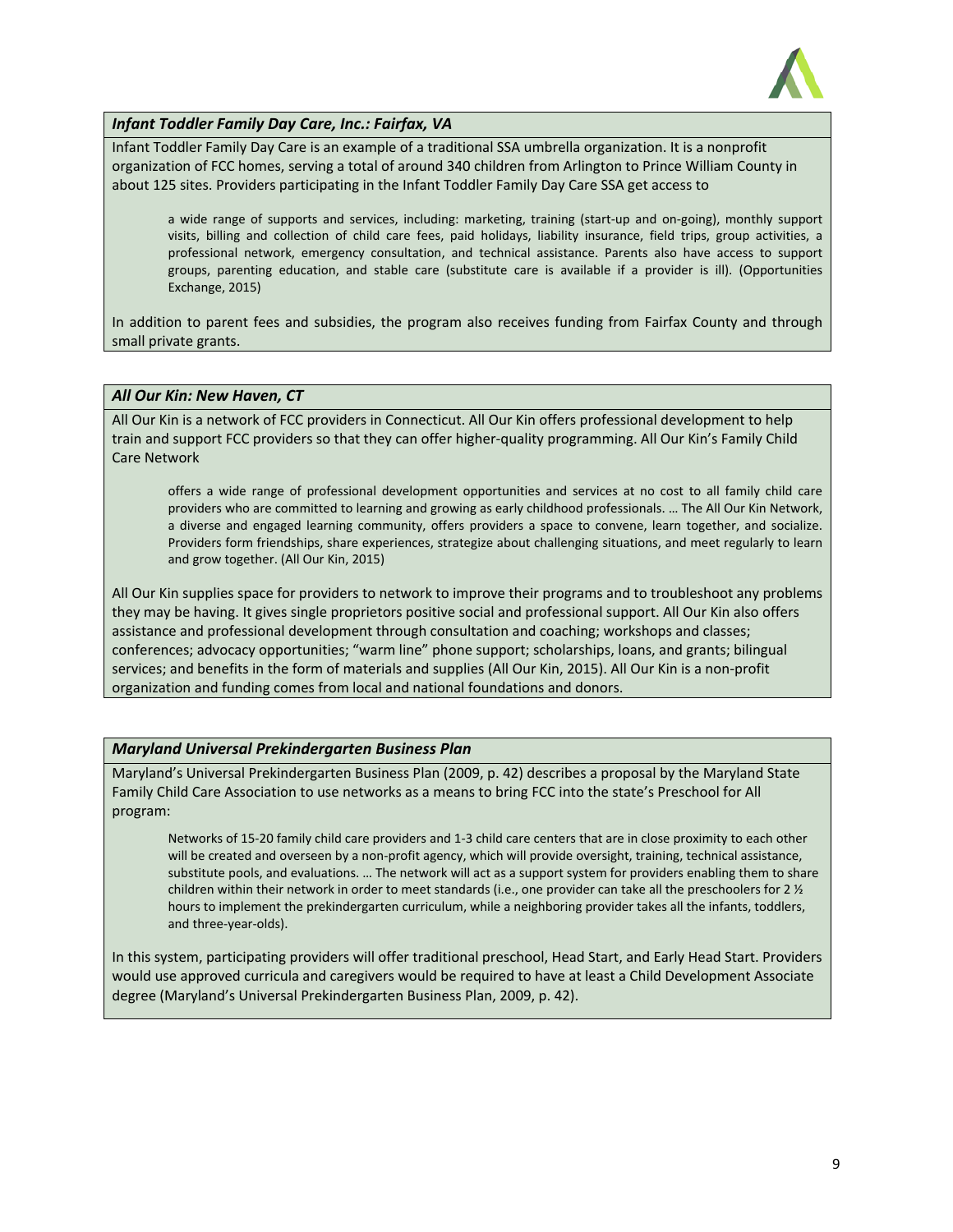

## *Satellite Model*

In a satellite model, an FCC provider partners with, or is connected with, another non‐FCC provider, such as a center or a Head Start program, and operates as a satellite to that larger program. Some of these models, like the Community Connections program in Chicago, have the specific goal of getting more children from low-income families enrolled in state-funded preschool programs. In the Community Connections program (described in more detail in a text box further in this section), children in FCC are bussed to centers certain days of the week, and teachers from centers visit home‐based providers certain days of the week. Both the center providers and the home providers get coaching from a project coordinator. These actions are meant to increase the overall quality of instruction and care that children receive, while allowing families to choose the type of care that best suits their needs.

Through sharing resources, partnerships can help smaller child care sites achieve higher standards, such as developing a more robust curriculum, increasing children's exposure to caregivers with higher credentials, and increasing caregiver's access to training and professional development. The increased reach of the smaller provider can result in a broader menu of services for children and families. These services may include things like support for English Language Learner or special needs children. By partnering with a large center or Head Start program, providers subject themselves to stricter regulations and possibly a heavier focus on compliance. However, the benefits can be worth the possible challenges.

Del Grosso et al. (2014, p. iii) reviewed 78 studies of satellite-type partnerships, including partnerships between Early Head Start grantees and child care providers; partnerships between Head Start grantees and child care providers; partnerships between public school districts and child care providers and Head Start agencies; partnerships between early intervention service providers and informal caregivers (e.g. FFN caregivers); and other partnerships. The researchers found "limited rigorous evidence … about the elements that are critical for the successful implementation of ECE partnerships" (p. iii). Still, the researchers offer some suggestions: Programs that had created partnerships often

established agreements, drew on multiple funding streams, built relationships and maintained ongoing communication, supported quality improvement and staff development, and provided comprehensive services. (p. iii)

Programs with solid leadership, oversight staff, and strong, common goals tended to have easier partnerships. Problems with partnerships often happened when programs had poor collaboration, different standards, low funding, and/or other discrepancies (Del Grosso et al., 2014).

Partnerships between FCC homes and Head Start programs offer an example of satellite provider models. Head Start recognized FCC "as a viable option for delivering [Head Start] services" in the mid-1990s, and created an FCC‐specific set of standards – the Head Start Program Performance Standards– in 2008 (3SI & NIEER, 2015, p. 52). As of 2014, the state of Washington's Department of Early Learning (DEL) allows FCC providers in the Early Achievers (EA) program to apply for state‐funded preschool slots.

Schilder & Leavel (2015) used secondary analysis – survey data and observation data – to compare data from child care programs partnering with Head Start and child care programs not partnering with Head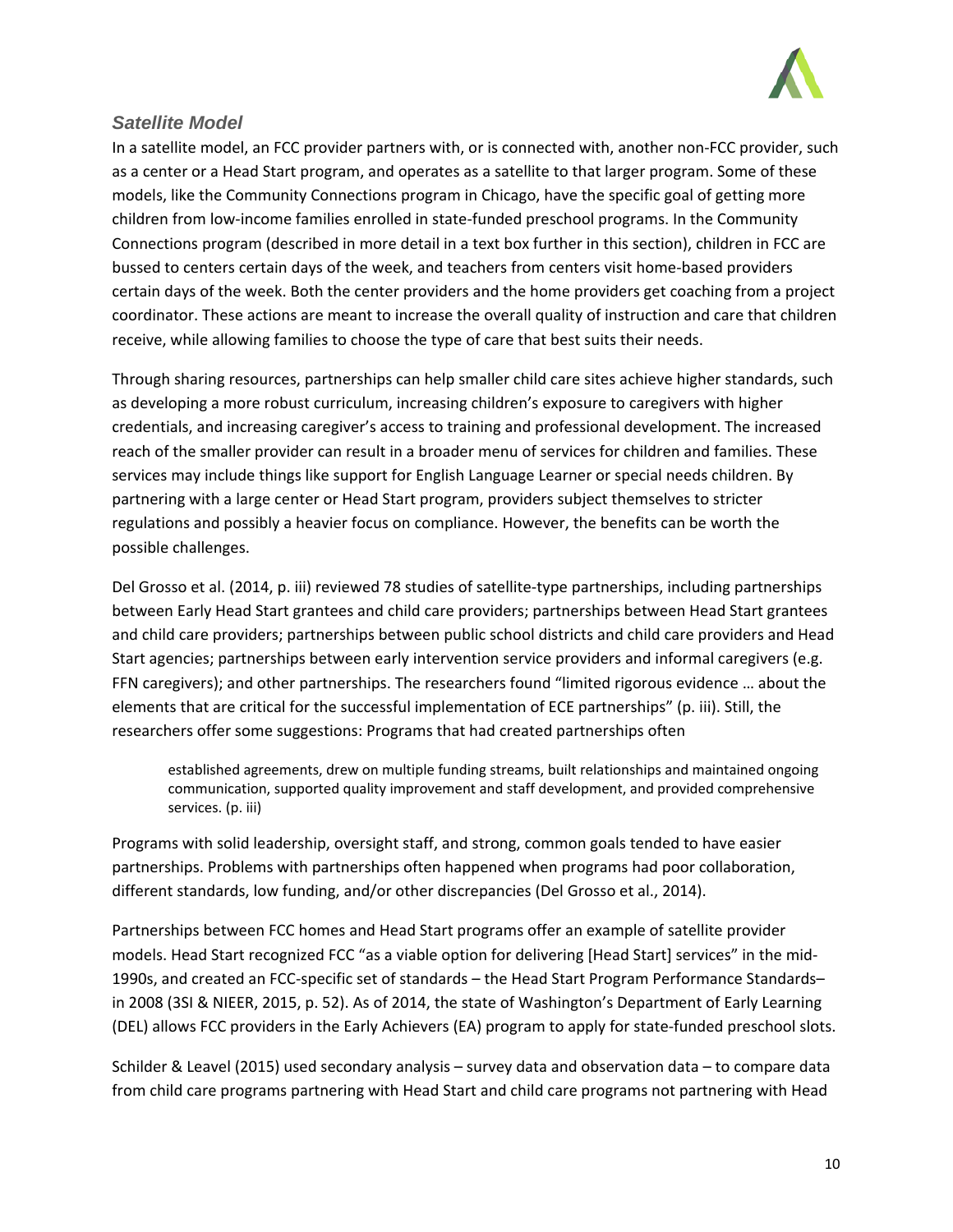

Start. They found that programs partnering with Head Start had "higher observed global quality in all six subscales of the ECERS-R," and "performed higher on seven out of ten subscales" of the Early Language and Literacy Classroom Observation Toolkit (ELLCO), with the most notable higher performances in language and literacy (p. 109). The researchers' findings provide evidence of the benefits of partnerships between Head Start programs and other types of child care programs.

In 2015, President Obama's Early Education plan gave the satellite model a major boost. The congressional Omnibus Act put \$500 million towards an Early Head Start‐Child Care Partnerships (EHS‐ CC) initiative, to "support states and communities in expanding high‐quality early learning" (Schilder & Leavel, 2015, p. 109). The U.S. Administration for Children & Families (ACF) of the U.S. Department of Health & Human Services (DHHS), distributed the \$500 million through grants that "allow new or existing Early Head Start programs to partner with local child care centers and family child care providers serving infants and toddlers from low‐income families" (Administration for Children & Families, 2015a, para. 1). Through these partnerships, private child care providers, including FCC providers, can "tap into extensive new early learning resources, in exchange for meeting stringent Head Start standards" (Samuels, 2015, para. 1).

Programs that benefit from EHS‐CC Partnership Grants are required to meet all of the Head Start standards within 18 months of receiving an EHS‐CC grant. The standards outline strict rules related to for example, teacher credentials and qualifications; child-to-caregiver ratios; levels of familial and/or parental involvement; and hand‐washing. Typically, state requirements for licensed child care centers or FCC homes are less stringent than the Head Start standards (Samuels, 2015). So, while encouraging FCC providers to partner with another provider can provide access to additional services, requiring small centers and FCC providers to align themselves with these higher standards could create organizational stress. The focus on compliance with standards could take the focus away from things like teacher effectiveness and child outcomes –the "regulatory burden" could be too great (Samuels, 2015, para. 15). In a *Wall Street Journal* opinion piece, one researcher wrote that

Teacher quality – and pay – should be defined by effectiveness in the classroom, not credentials. College doesn't provide the essential skills needed to teach young children. Those skills are best learned through specialized training combined with on-the-job practice under the supervision of an expert teacher. (Stevens, 2014, para. 11)

Following are two examples of the satellite model in practice.

#### *Lee County School District: Fort Myers, FL*

The Lee County School District in Fort Myers, Florida is home to 76,000 students. Many of the children in Lee County's Early Head Start (EHS) program have teenage parents. Those parents often rely on child care from EHS so that they can then find the time to pursue their own education and career paths. In 2015, the Lee County School district received a federal EHC‐CC Partnership grant with a projected annual funding amount of \$900,000 (Administration of Children & Families, 2015b). *EdWeek* reported that the grant has paved the way for partnerships between EHS, centers, and FCC providers: It has allowed the district to partner with nine community day-care centers—five child-care centers and four family-day-care homes" (Samuels, 2015, para. 8). The Southwest Florida Early Learning Coalition and the Lee County School District collaborated to identify the nine programs. These programs will effectively become satellite providers of the school district and will have their services upgraded to meet Head Start standards (Atteberry, 2015).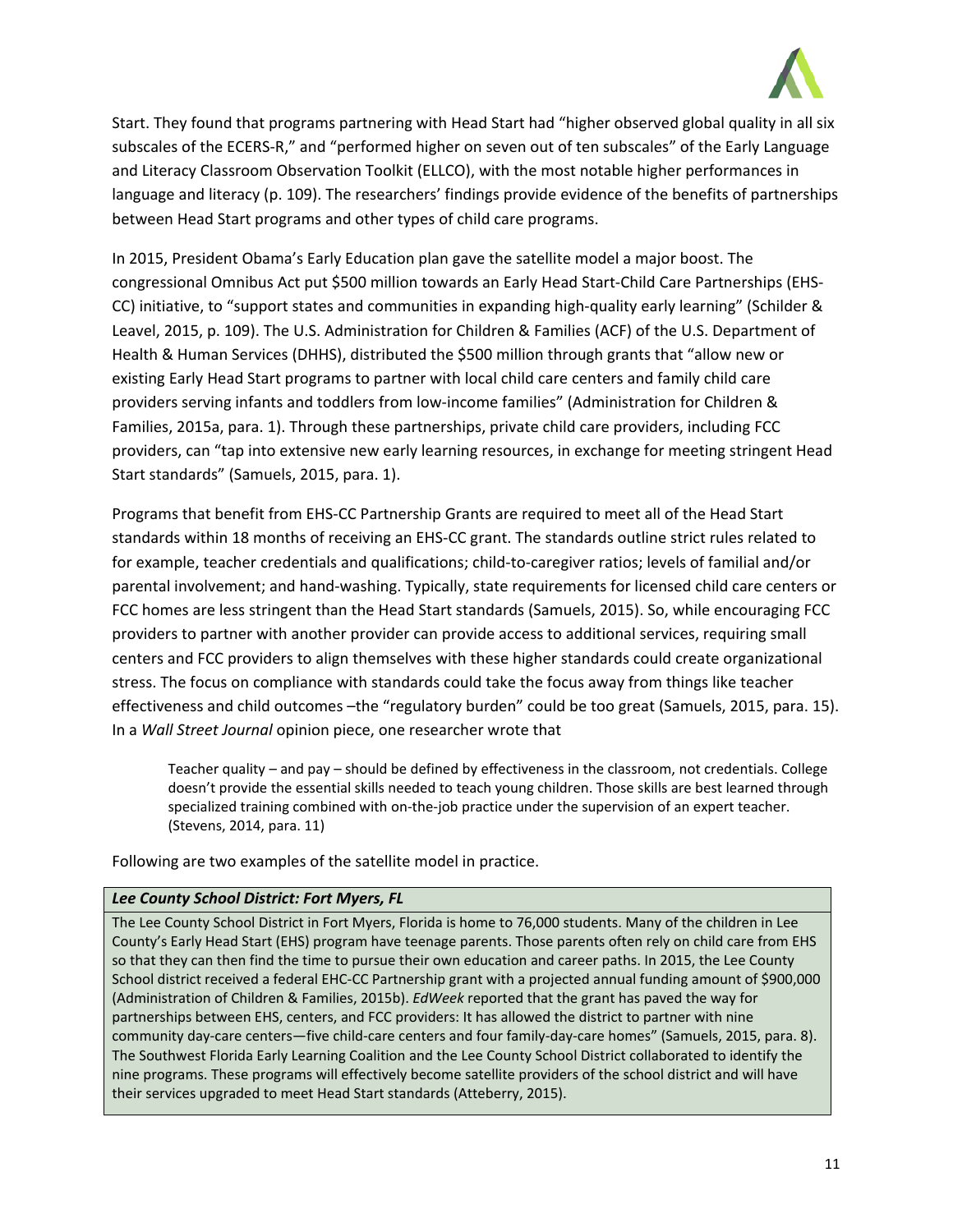

#### *Community Connections: Chicago, IL*

Community Connections provides a model for linking home‐based child care settings with state preschool, in this case the Illinois Preschool for All program. The model is "a promising program model for connecting low‐ income at-risk children in home-based child care (both regulated and unregulated) with state funded, classroom‐based preschool programs" (Illinois Action for Children, 2015, p. 1). Children enrolled in home‐based care are transported to a child care center four days a week for either morning or afternoon sessions, to participate in Preschool for All. On the fifth day, teachers from the center-based preschools visit the homebased providers to share activities, educational resources, and to discuss the children. Project coordinators give assistance to both home providers and center-based providers. The goal is to get more low-income children whose parents often choose FCC providers for their care - involved in state-funded preschool, without them having to leave the FCC completely. The center-based care is funded through Preschool for All, and FCC providers do not lose any child care subsidy funding for the time that the child is at the center‐site rather than at the FCC home

## *How do these models affect quality?*

Each of these FCC models can provide quality preschool. However, the supports to provide that quality vary by model, and by state. Single provider FCC homes can provide quality programming and are included in nearly all state Quality Rating and Improvement Systems (QRIS). Of the 39 QRIS in operation around the country, 35 include FCC‐specific indicators (BUILD, 2015). As such, FCC providers can participate in the QRIS and can benefit from the quality improvement supports that are a key part of these systems. An example at the city level is the Denver Preschool Program (DPP). FCC providers have been eligible to participate in DPP since its inception, and in 2015 make up about 7 percent of all providers participating in DPP, and about 10 percent of all community (non-public school) providers. While Colorado has had a QRIS for many years, until recently it was voluntary program. All programs participating in DPP however, are required to participate in DPP's QRIS and through their participation FCC providers have had access to the same supports as a center, which includes free coaching, financial support for materials, financial support for an environmental rating, and access to professional development.

The satellite model described above can help FCC providers reach the higher levels of many QRIS by providing access to teachers with higher levels of qualifications. For example, if a QRIS requires the lead teacher to have a four‐year degree, this can be a large barrier for a FCC provider who does not already have that degree. However, by partnering with a Head Start provider or public preschool provider (as described in the examples earlier in this memo), an FCC provider might be able to meet these qualification requirements of a QRIS without having to complete a degree themselves, depending on the structure of the partnership and flexibility within the QRIS.

Similarly, in the network model, FCC providers can access a larger system that can support them with time consuming tasks like financial management, organizing parent engagement activities, or creating web-based communications. With many QRIS including indicators related to Family Engagement and Program/Business Administration, these network supports can have a positive impact on the quality rating of an FCC provider.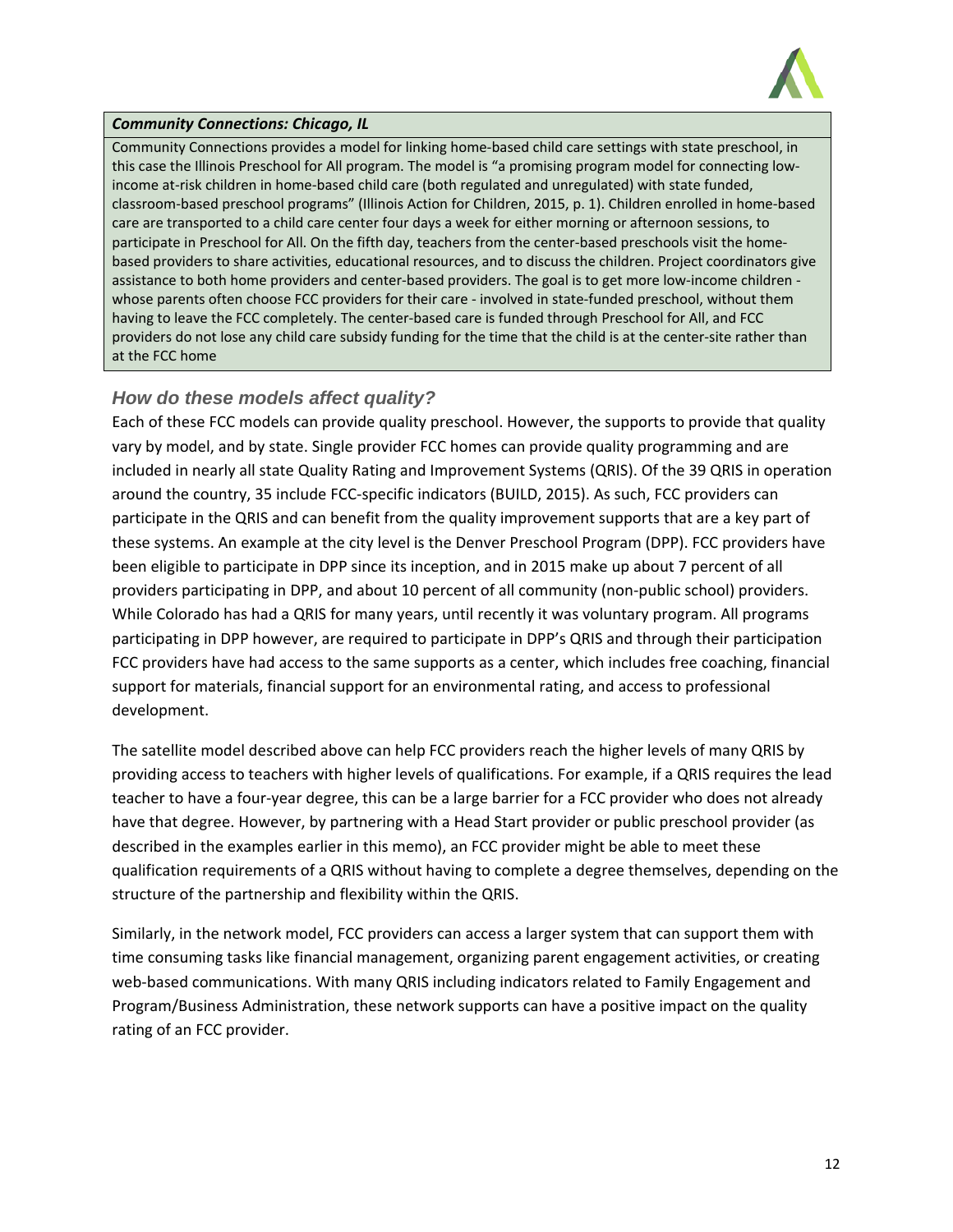

## *Considerations for Seattle*

Through a network model, FCC providers can access a broader array of services than they might be able to as a stand‐alone provider. Through a satellite model, FCCs can benefit from additional qualified staff, professional development opportunities, and other program supports. Through these models, the key benefits of home‐based care can be preserved, but with the enhanced benefits that come from the scale and size of being part of a multi-site ECE organization (network model) or being closely connected with a large center or public school system (satellite model). The table below provides a summary of the two models.

| <b>Model</b>           | <b>Key Characteristics</b>                                                                                                                                                                                                                                                                                                                                                                                                                                          | <b>Examples</b>                                                                                                           |
|------------------------|---------------------------------------------------------------------------------------------------------------------------------------------------------------------------------------------------------------------------------------------------------------------------------------------------------------------------------------------------------------------------------------------------------------------------------------------------------------------|---------------------------------------------------------------------------------------------------------------------------|
| <b>Network Model</b>   | Group of providers form an alliance to share costs,<br>$\overline{\phantom{m}}$<br>services (e.g. professional development, fiscal<br>management, or HR administration), and/or staff.<br>Alliance can be of just FCCsFCC providers or can<br>$\qquad \qquad -$<br>include different provider types.<br>Web-based alliances can offer access to virtual<br>$\overline{\phantom{m}}$<br>resources, serving networks across larger<br>geographic areas.               | Infant-Toddler Family Day Care,<br>VA<br>All Our Kin, CT<br>Early Learning Hubs, OR                                       |
| <b>Satellite Model</b> | Partnership between FCC and child care center or<br>$\overline{\phantom{m}}$<br>public school site.<br>Children might attend FCC and center/public school<br>$\overline{\phantom{m}}$<br>at different times, providing access to an<br>alternative learning environments, and exposure to<br>different caregivers.<br>FCC providers have access to additional resources,<br>$\overline{\phantom{m}}$<br>such as curriculum support and professional<br>development. | <b>Community Connections, IL</b><br>Lee County School District, FL<br>Early Head Start-Child Care<br>Partnership grantees |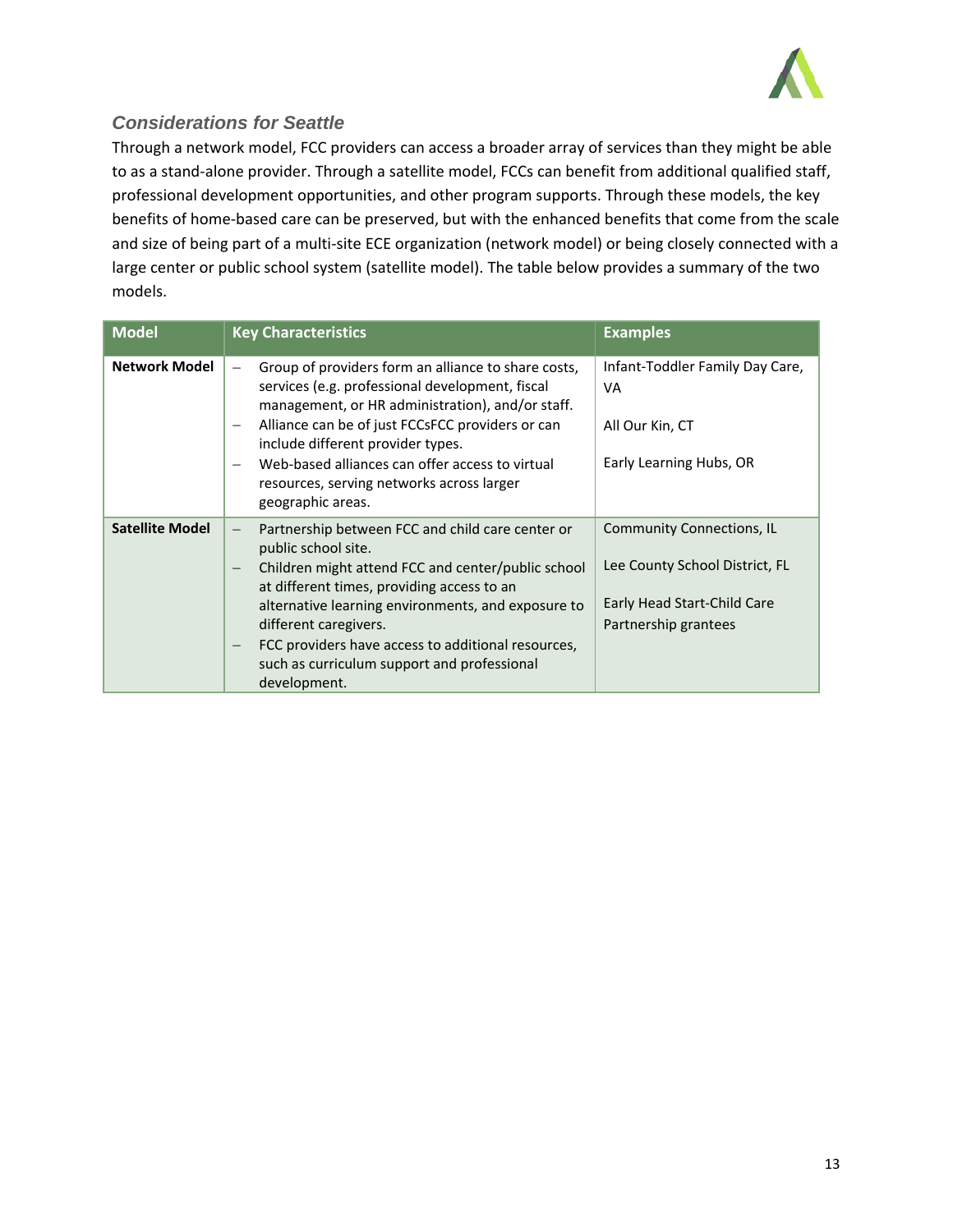

# **II. Family Child Care Providers and State-funded Preschool**

To further inform the development of the FCC Pilot, data from the most recent National Institute for Early Education Research (NIEER) Preschool Yearbook for the 2013‐14 school year was reviewed. In 17 states, FCC providers are permitted to provide state‐funded preschool, either by direct contract with the state agency or via subcontract with another eligible preschool provider, such as <sup>a</sup> school district, college, or center. NIEER annual reports include the number of children enrolled in public versus nonpublic settings for most states; very few states report the number of children in preschool in FCC settings. To extend the information and solicit advice for Seattle, <sup>a</sup> query was posted in July 2015 on the listserv of the National Association of Early Childhood Specialists in State Departments of Education (NAECS/SDE). These individuals are very likely to be managing their state's preschool program. The chart below summarizes the results.

| State <sup>2</sup>   | FCC can be<br>funded<br><b>DIRECTLY</b> | FCC can be<br>funded via<br><b>SUBCONTRACT</b> | Responses from members of NAECS/SDE to query in re:<br>requirements for FCC in State-funded Preschool & advice<br>(July 2015)                                                                                                                                                                                                                                 | <b>Number of children</b><br>in FCC Preschool |
|----------------------|-----------------------------------------|------------------------------------------------|---------------------------------------------------------------------------------------------------------------------------------------------------------------------------------------------------------------------------------------------------------------------------------------------------------------------------------------------------------------|-----------------------------------------------|
| <b>Alaska</b>        |                                         | X                                              |                                                                                                                                                                                                                                                                                                                                                               |                                               |
| Arizona <sup>3</sup> | X                                       |                                                |                                                                                                                                                                                                                                                                                                                                                               | 347 children (NIEER, 2013-14, p.<br>172)      |
| <b>Arkansas</b>      | $\mathsf{x}$                            | $\mathsf{x}$                                   |                                                                                                                                                                                                                                                                                                                                                               |                                               |
| <b>Florida</b>       |                                         | X                                              |                                                                                                                                                                                                                                                                                                                                                               |                                               |
| <b>Illinois</b>      | $\mathsf{x}$                            | $\boldsymbol{\mathsf{x}}$                      | Requirements<br>FCC homes follow the majority of requirements, but because<br>teachers rotate to different homes, they do not always meet the 2.5<br>hours per day requirement.                                                                                                                                                                               | About 100 children, <1/10%                    |
|                      |                                         |                                                | The licensed teacher with an early childhood education endorsement<br>visits family child care homes on a regular basis to provide preschool<br>services. The licensed teachers develops an assessment profile of<br>each child, works with family child care providers to develop and<br>implement curriculum plans that address children's individual needs |                                               |

## *Summary of data from NIEER Yearbook and NAECS/SDE query*

<sup>&</sup>lt;sup>2</sup> Source for data in the first 3 columns: NIEER Preschool Yearbook (2013-14 school year, pages 209-210)

<sup>&</sup>lt;sup>3</sup> States in *italic* are those reporting to NIEER that more children enrolled in PreK are in nonpublic settings than in public settings, which might indicate more opportunity for FCC providers to participate.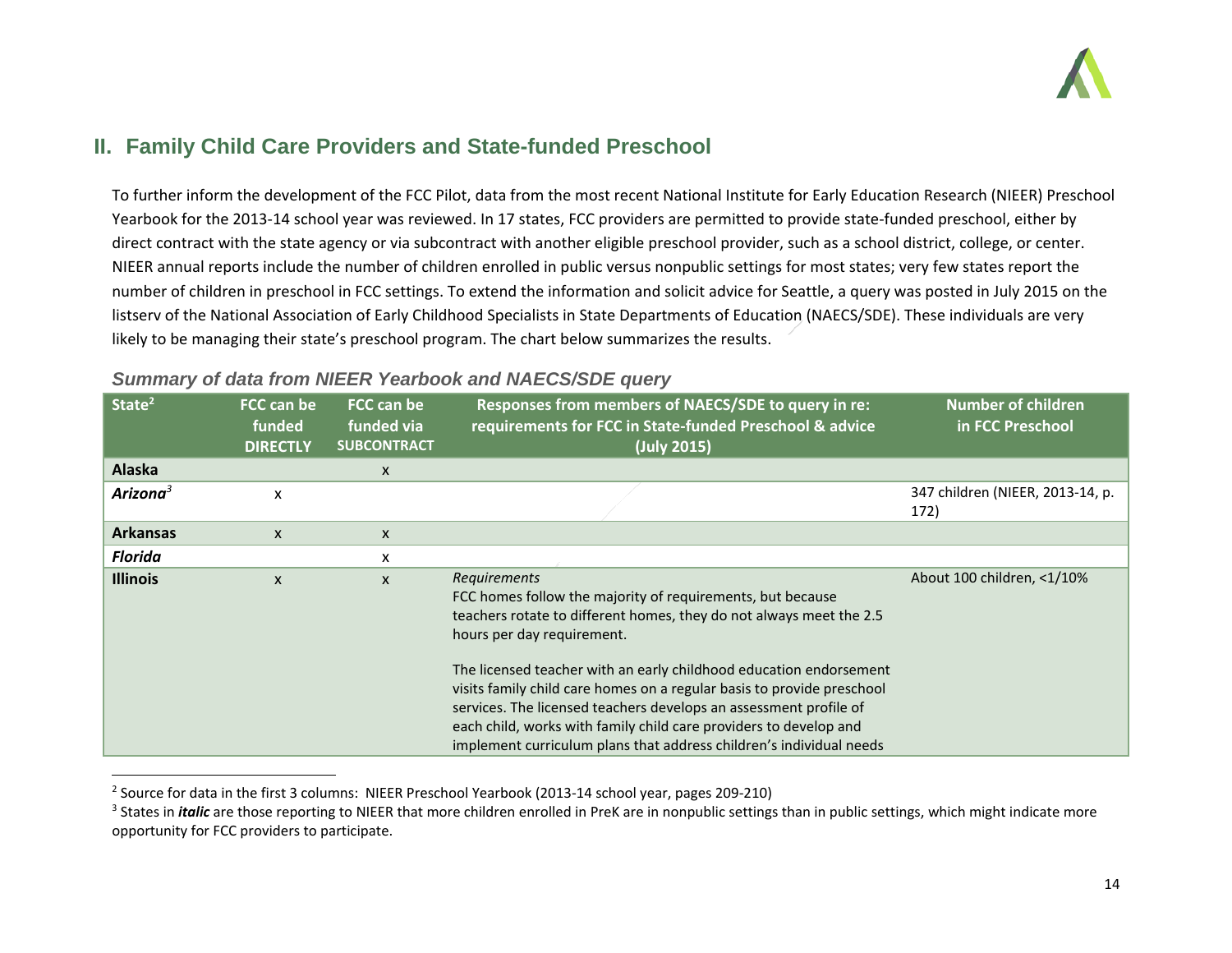

| State <sup>2</sup> | <b>FCC can be</b><br>funded<br><b>DIRECTLY</b> | FCC can be<br>funded via<br><b>SUBCONTRACT</b> | Responses from members of NAECS/SDE to query in re:<br>requirements for FCC in State-funded Preschool & advice<br>(July 2015)                                                                                                                                                                                                                                                                                                                                                                                                                                                                                                                                                                                                                                                                                                                                                                                                                                                                                                                                                                                                                                                                                                                                                                                                                                                                                                                                                                                                                                                                                                                                                                                                   | <b>Number of children</b><br>in FCC Preschool      |
|--------------------|------------------------------------------------|------------------------------------------------|---------------------------------------------------------------------------------------------------------------------------------------------------------------------------------------------------------------------------------------------------------------------------------------------------------------------------------------------------------------------------------------------------------------------------------------------------------------------------------------------------------------------------------------------------------------------------------------------------------------------------------------------------------------------------------------------------------------------------------------------------------------------------------------------------------------------------------------------------------------------------------------------------------------------------------------------------------------------------------------------------------------------------------------------------------------------------------------------------------------------------------------------------------------------------------------------------------------------------------------------------------------------------------------------------------------------------------------------------------------------------------------------------------------------------------------------------------------------------------------------------------------------------------------------------------------------------------------------------------------------------------------------------------------------------------------------------------------------------------|----------------------------------------------------|
|                    |                                                |                                                | and works with children individually and in groups. Programs may<br>provide group learning experiences by periodically bringing children<br>to an appropriate central location, such as a child care center, park<br>district field house, or other community space.<br>Currently two Regional Offices of Education (ROE) use FCC providers<br>to provide preschool. Between those two ROEs, there are 24 FCC<br>providers. Here is a brief description from one of the Regional Offices<br>of Education who use FCC providers to provide preschool.<br>"This last year we had one full-time teacher who went into 8<br>different homes and then a .50 FTE who went into 4 homes in the<br>morning and taught a center-based Preschool for All classroom in<br>the afternoon. The homes do not receive a full 2.5 hours of<br>licensed teaching every day. The teachers have a rotating<br>schedule and provide 1.25 hours of instruction. The full-time<br>teacher visits two homes in the morning and two homes in the<br>afternoon. She gets into all 8 homes through a rotating schedule.<br>Although the children do not receive a full 2.5 hours of<br>instruction we have observed a number of benefits from this<br>model, from improvement of the home environment to an<br>increase of knowledge for the home provider."<br>Advice<br>Encourage the local school district or regional office to<br>$\bullet$<br>collaborate with FCC providers to ensure preschool services are<br>accessible to children in their care, in a way that works best for<br>the local community.<br>Work with existing child care home networks that are supported<br>$\bullet$<br>by child care centers or connected to other agencies. |                                                    |
| Kentucky           |                                                | X                                              |                                                                                                                                                                                                                                                                                                                                                                                                                                                                                                                                                                                                                                                                                                                                                                                                                                                                                                                                                                                                                                                                                                                                                                                                                                                                                                                                                                                                                                                                                                                                                                                                                                                                                                                                 |                                                    |
| <b>Maine</b>       |                                                | $\boldsymbol{x}$                               | Requirements<br>FCC must be at a Level IV (top level) on Maine's QRIS, Quality for ME,<br>which requires NAFCC accreditation, and be a Maine DOE certified                                                                                                                                                                                                                                                                                                                                                                                                                                                                                                                                                                                                                                                                                                                                                                                                                                                                                                                                                                                                                                                                                                                                                                                                                                                                                                                                                                                                                                                                                                                                                                      | None currently (previously had<br>one who retired) |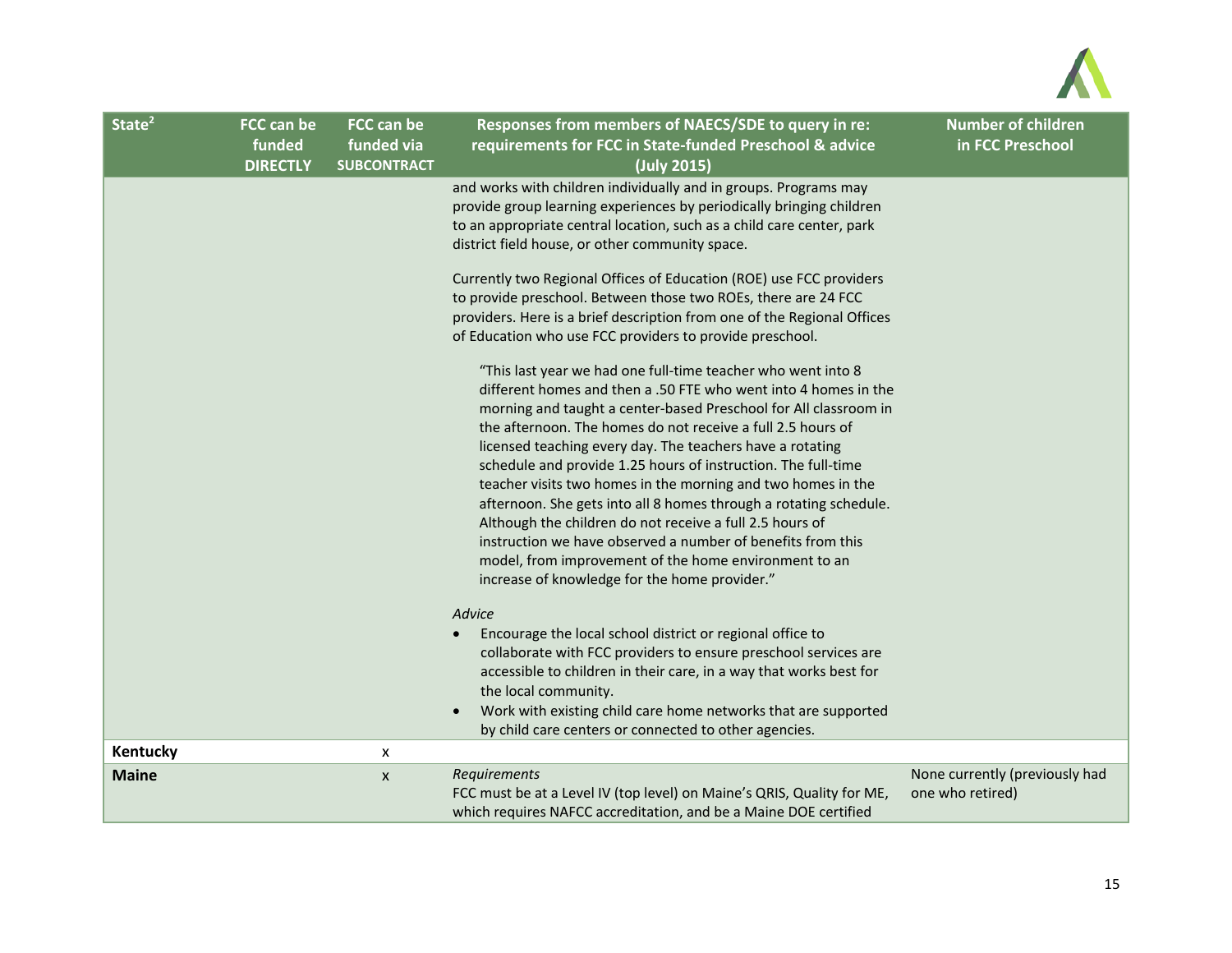

| State <sup>2</sup>   | <b>FCC can be</b><br>funded<br><b>DIRECTLY</b> | <b>FCC can be</b><br>funded via<br><b>SUBCONTRACT</b> | Responses from members of NAECS/SDE to query in re:<br>requirements for FCC in State-funded Preschool & advice<br>(July 2015)                                                                                                                                                                                                                                                                                                                                                                                                                                                                                     | <b>Number of children</b><br>in FCC Preschool |
|----------------------|------------------------------------------------|-------------------------------------------------------|-------------------------------------------------------------------------------------------------------------------------------------------------------------------------------------------------------------------------------------------------------------------------------------------------------------------------------------------------------------------------------------------------------------------------------------------------------------------------------------------------------------------------------------------------------------------------------------------------------------------|-----------------------------------------------|
|                      |                                                |                                                       | teacher (081-Birth-5 in Maine).<br>Advice<br>Set high standards but support high quality with NAFCC<br>$\bullet$<br>accreditation support, mini-grants, scholarship, etc.<br>Set up regular PD with school preschool teachers and other<br>providers-ongoing workshops, communities of practice, etc.<br>To see more FCC providers connecting with preschool in Maine<br>$\bullet$<br>would be good; but there do not seem to be providers with the<br>certified BA/BS level degrees, even if they have been through<br>NAFCC accreditation.                                                                      |                                               |
| <b>Massachusetts</b> | $\mathsf{x}$                                   | X                                                     |                                                                                                                                                                                                                                                                                                                                                                                                                                                                                                                                                                                                                   |                                               |
| <b>Minnesota</b>     |                                                | X                                                     |                                                                                                                                                                                                                                                                                                                                                                                                                                                                                                                                                                                                                   |                                               |
| <b>Missouri</b>      | $\boldsymbol{\mathsf{x}}$                      | X                                                     | Requirements<br>In Missouri FCC providers must meet the same requirements as other<br>applicants, as it is a competitive grant process. Our grant requires<br>early childhood education certification, early childhood special<br>education certification or a four year child development degree. Most<br>of the licensed family child care providers do not have the level of<br>education. Further, the licensed family child care providers typically<br>do not serve only preschool age children. Infant, toddler and school<br>age care are in high demand for our licensed family child care<br>providers. |                                               |
| <b>New Mexico</b>    | $\mathsf{x}$                                   | $\boldsymbol{\mathsf{X}}$                             |                                                                                                                                                                                                                                                                                                                                                                                                                                                                                                                                                                                                                   |                                               |
| <b>New York</b>      |                                                | X                                                     |                                                                                                                                                                                                                                                                                                                                                                                                                                                                                                                                                                                                                   |                                               |
| <b>Oregon</b>        |                                                | X                                                     |                                                                                                                                                                                                                                                                                                                                                                                                                                                                                                                                                                                                                   |                                               |
| Pennsylvania         |                                                | $\pmb{\mathsf{x}}$                                    | Requirements<br>PreK Counts includes child care (centers or homes) at Keystone STARS<br>3 or 4 (top 2 levels of QRIS)                                                                                                                                                                                                                                                                                                                                                                                                                                                                                             |                                               |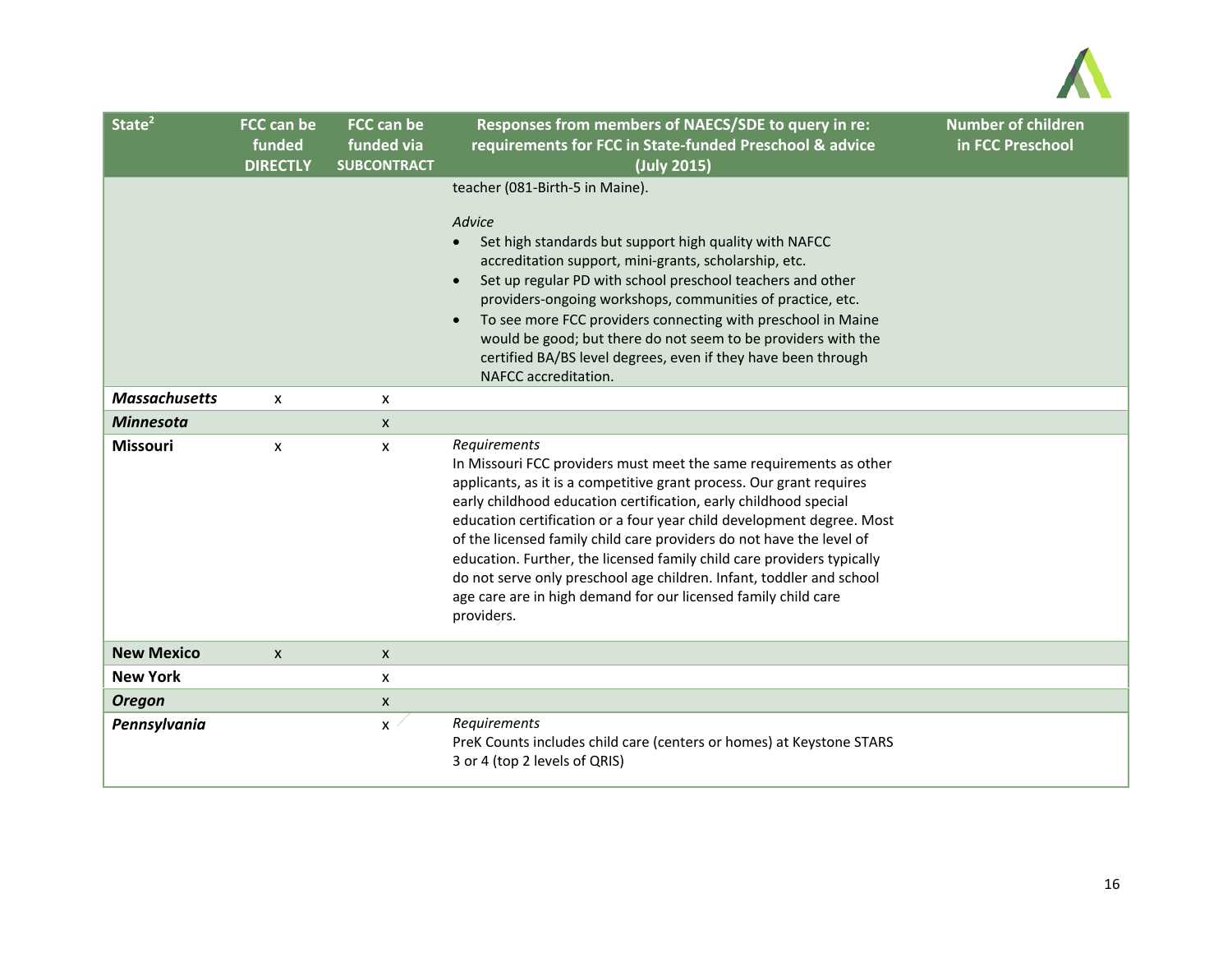

| State <sup>2</sup> | <b>FCC can be</b><br>funded<br><b>DIRECTLY</b> | FCC can be<br>funded via<br><b>SUBCONTRACT</b> | Responses from members of NAECS/SDE to query in re:<br>requirements for FCC in State-funded Preschool & advice<br>(July 2015)                                                                                                                                                                                                                                                                                                                                                                                                                                                                                                                                                                                                                                                                                                                                                                                                                                                                                                                                                                                                                                                                                                                                                                                                              | <b>Number of children</b><br>in FCC Preschool                                 |
|--------------------|------------------------------------------------|------------------------------------------------|--------------------------------------------------------------------------------------------------------------------------------------------------------------------------------------------------------------------------------------------------------------------------------------------------------------------------------------------------------------------------------------------------------------------------------------------------------------------------------------------------------------------------------------------------------------------------------------------------------------------------------------------------------------------------------------------------------------------------------------------------------------------------------------------------------------------------------------------------------------------------------------------------------------------------------------------------------------------------------------------------------------------------------------------------------------------------------------------------------------------------------------------------------------------------------------------------------------------------------------------------------------------------------------------------------------------------------------------|-------------------------------------------------------------------------------|
| Vermont            | $\boldsymbol{\mathsf{x}}$                      | $\boldsymbol{x}$                               | Requirements<br>VT has a provision permitting FCC providers to enroll children in the<br>state-funded universal pre-K program for all 3s and 4s. The legislation<br>allowed FCC providers who were not qualified teachers (without<br>BA/no teacher-license) to participate provided they received<br>supervision and training from a licensed educator:<br>"The operator of each registered home shall either be a teacher<br>who is licensed and endorsed in early childhood education or<br>early childhood special education, or shall employ or contract for<br>the services of at least one teacher who is licensed and endorsed<br>in either early childhood education or early childhood special<br>education, or in the alternative, shall receive regular, hands-on<br>active training and supervision from a teacher who is licensed<br>and endorsed in either early childhood education or early<br>childhood special education. Under this last arrangement, the<br>regular, active training and supervision shall occur at least three<br>hours per week, and during each of the 35 weeks per year in<br>which ADM-counted children are enrolled. The registered home<br>shall maintain appropriate written documentation of the<br>supervision on location."<br>See http://education.vermont.gov/documents/2600.pdffor more |                                                                               |
|                    |                                                |                                                | information about program requirements.                                                                                                                                                                                                                                                                                                                                                                                                                                                                                                                                                                                                                                                                                                                                                                                                                                                                                                                                                                                                                                                                                                                                                                                                                                                                                                    |                                                                               |
| Washington         |                                                | X                                              |                                                                                                                                                                                                                                                                                                                                                                                                                                                                                                                                                                                                                                                                                                                                                                                                                                                                                                                                                                                                                                                                                                                                                                                                                                                                                                                                            |                                                                               |
| Wisconsin          |                                                | $\boldsymbol{x}$                               | Requirements<br>Wisconsin 4K does allow school districts to contract with family child<br>care providers for the 4 year old kindergarten programs that use<br>community approaches. However it does not happen very often.<br>When districts do these community approach models, the program<br>has to have a licensed teacher and they must meet all standards for 4<br>year old kindergarten.<br>Advice                                                                                                                                                                                                                                                                                                                                                                                                                                                                                                                                                                                                                                                                                                                                                                                                                                                                                                                                  | State does not keep data on the<br>numbers of children enrolled by<br>setting |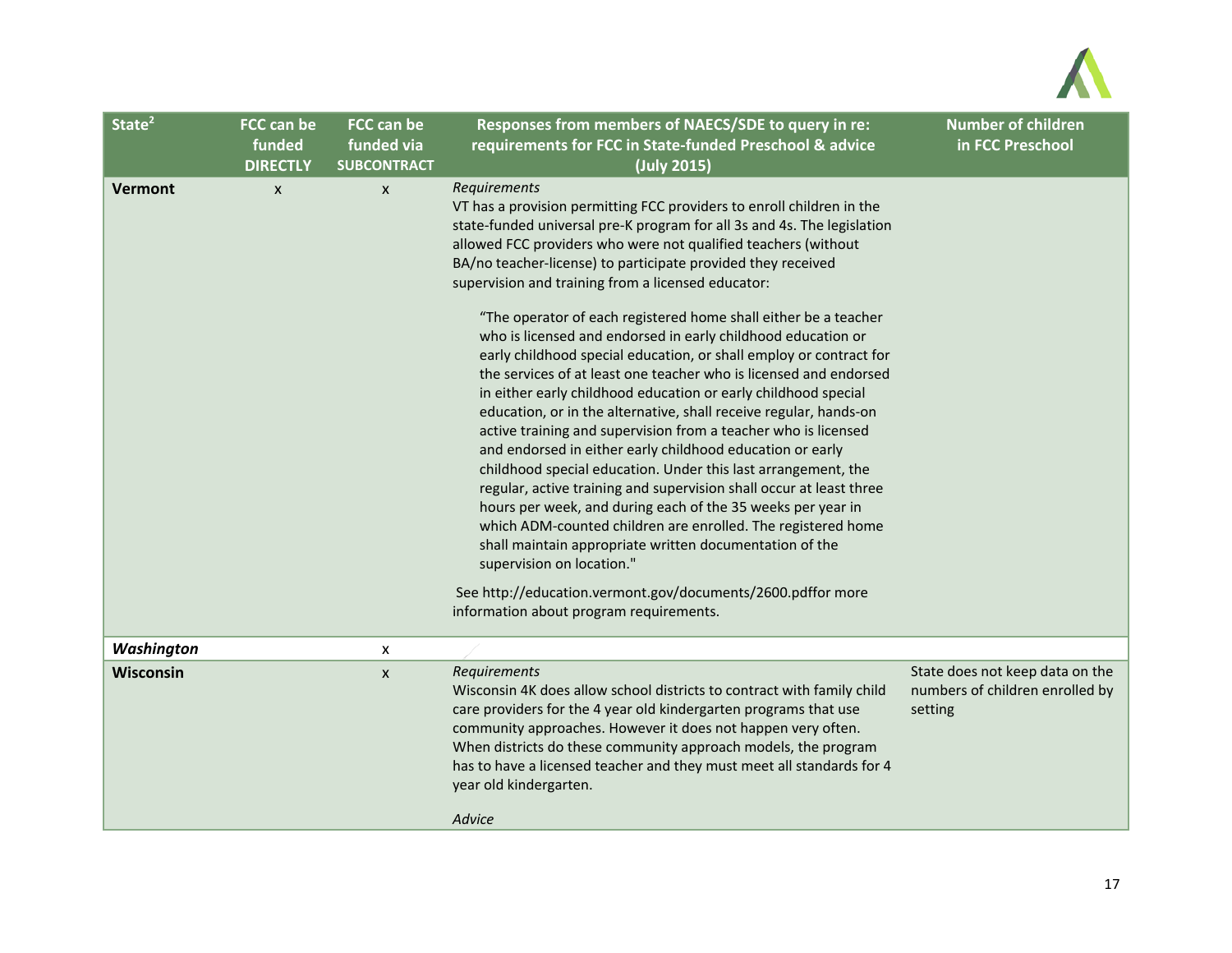

| State <sup>2</sup> | FCC can be<br>funded<br><b>DIRECTLY</b> | FCC can be<br>funded via<br><b>SUBCONTRACT</b> | Responses from members of NAECS/SDE to query in re:<br>requirements for FCC in State-funded Preschool & advice<br>(July 2015)                                                              | <b>Number of children</b><br>in FCC Preschool |
|--------------------|-----------------------------------------|------------------------------------------------|--------------------------------------------------------------------------------------------------------------------------------------------------------------------------------------------|-----------------------------------------------|
|                    |                                         |                                                | Some of our school districts partner generally with family child care<br>by involving them in school district professional development and<br>inviting them to participate in field trips. |                                               |
| Total: 17 states   | 7 states                                | 16 states                                      |                                                                                                                                                                                            |                                               |

## *How FCC Providers are Delivering Preschool*

Although 17 states allow FCC within their state preschool programs, very few FCC providers are delivering state‐funded preschool. When FCC providers *do* participate in state preschool programs, they usually do so in one of two ways: The first is for the provider to meet the preschool program requirements (hours per year, curriculum, etc.), but not the teacher certification requirement. In this scenario, the provider engages <sup>a</sup> certified teacher to deliver on‐site program support and some hours of teaching in the FCC home, in order to meet the teacher certification requirement. The second, less common way for FCC providers to participate in state preschool programs is for the provider themselves to be <sup>a</sup> certified teacher and thus able to meet all the requirements of the state's preschool program for curriculum, assessment, hours of service and the requirement for <sup>a</sup> certified early childhood teacher.

The comments and advice of state early childhood specialists are revealing. Maintaining high standards for preschool is desirable (and presumably necessary to achieve desired results for children); however, these standards leave most FCC providers out of state preschool programs since few FCC providers have the degrees and teacher certification required for inclusion. FCC providers can sometimes opt to get <sup>a</sup> licensed teacher to regularly supervise their program, but even in this scenario, the amount of time when children are being taught by the certified teacher is far less than in <sup>a</sup> scenario where the FCC provider is the qualified teacher. This is especially true when <sup>a</sup> 'traveling' certified teacher has a large caseload of programs and children, decreasing the amount of time that certified teacher can spend at any one FCC program.

One way to better include FCC providers in state preschool would be to support those FCC providers who have degrees but lack teacher certification. This is challenging, though, because most FCC providers would need certification to serve children with <sup>a</sup> broad range of ages. FCC homes are not serving only preschool‐age children. In fact, they are much more likely to also enroll children under age three and school‐age children than they are to serve preschool‐age children exclusively. In general, creating relationships between schools and all other providers of early education, including FCC providers, is likely to yield positive benefits. Opportunities to create relationships between schools and other child care providers might include hosting joint professional development sessions and/or opening up field trips to multiple child care programs.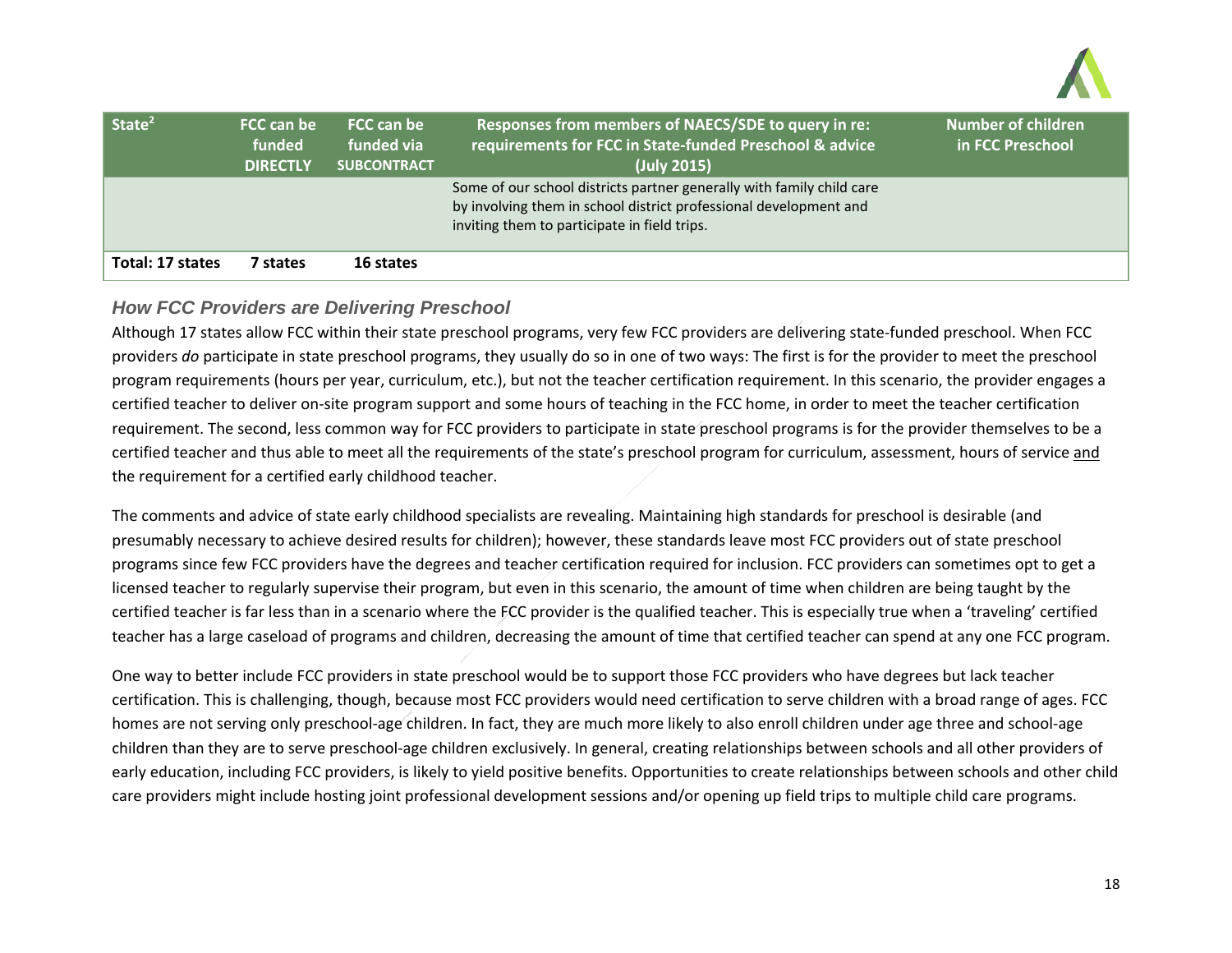

# **III. Key Themes from Seattle FCC Interviews**

To further inform the review of the landscape, interviews were conducted with a number of Seattle FCC providers and other individuals knowledgeable about FCC in Seattle.4 The following is a summary of the key themes of the interviews. The statements are drawn directly from the interview transcripts with minimal editing for clarity.

## *The Quality of FCC in Seattle*

- One Seattle FCC home is currently nationally accredited (by the National Association for Family Child Care) and another won a national award for FCC providers (one of 7 winners from 50 state entrants).
- Family child care homes in Seattle are involved in Early Achievers. Currently 16 are rated programs of excellence (Early Achievers Levels 3, 4 or 5)
- Many FCC homes are long-time, valued neighborhood resources, always full via word of mouth from satisfied families.
- Many offer multi-lingual learning environments (e.g., Vietnamese-English-Sign Language, Somali-English).
- Some FCC providers are mentors to immigrant or refugee women who want to start FCC businesses.
- Child care, including FCC, is evolving so that everyone is a teacher. Right now most FCC providers do not have all the formal education to be teachers but when we do, everyone will be early educators. Early childhood is a genuine area of education now.
- FCC is not better than centers; it's a different path to quality.

## *The Nature of FCC in Seattle*

- The best word to describe FCC in Seattle is diversity quality, language, race, culture, child rearing practices, locations.
- Children come as babies and stay until Kindergarten (in one case 80% of children came to the FCC home as babies and stayed until K).
- Most FCC homes serve multiple age groups from infants through school‐age children; a few focus more on 2‐4 year olds offering an informal in‐home preschool program; and a few serve only on infants and toddlers.
- Many FCC providers began their businesses when they had young children themselves, or their own children had babies and wanted 'mom' to take care of the grandchildren.
- FCC homes can have siblings (and sometimes cousins, too) together. It's good for the younger and older children to be together, learn from each other.

<sup>4</sup> Interviews were conducted by phone between September14‐29, 2015. Most interviews were about an hour in length and all were transcribed immediately. Anne Mitchell conducted all interviews and wrote this summary. The statements are drawn directly from the interview transcripts with minimal editing for clarity.